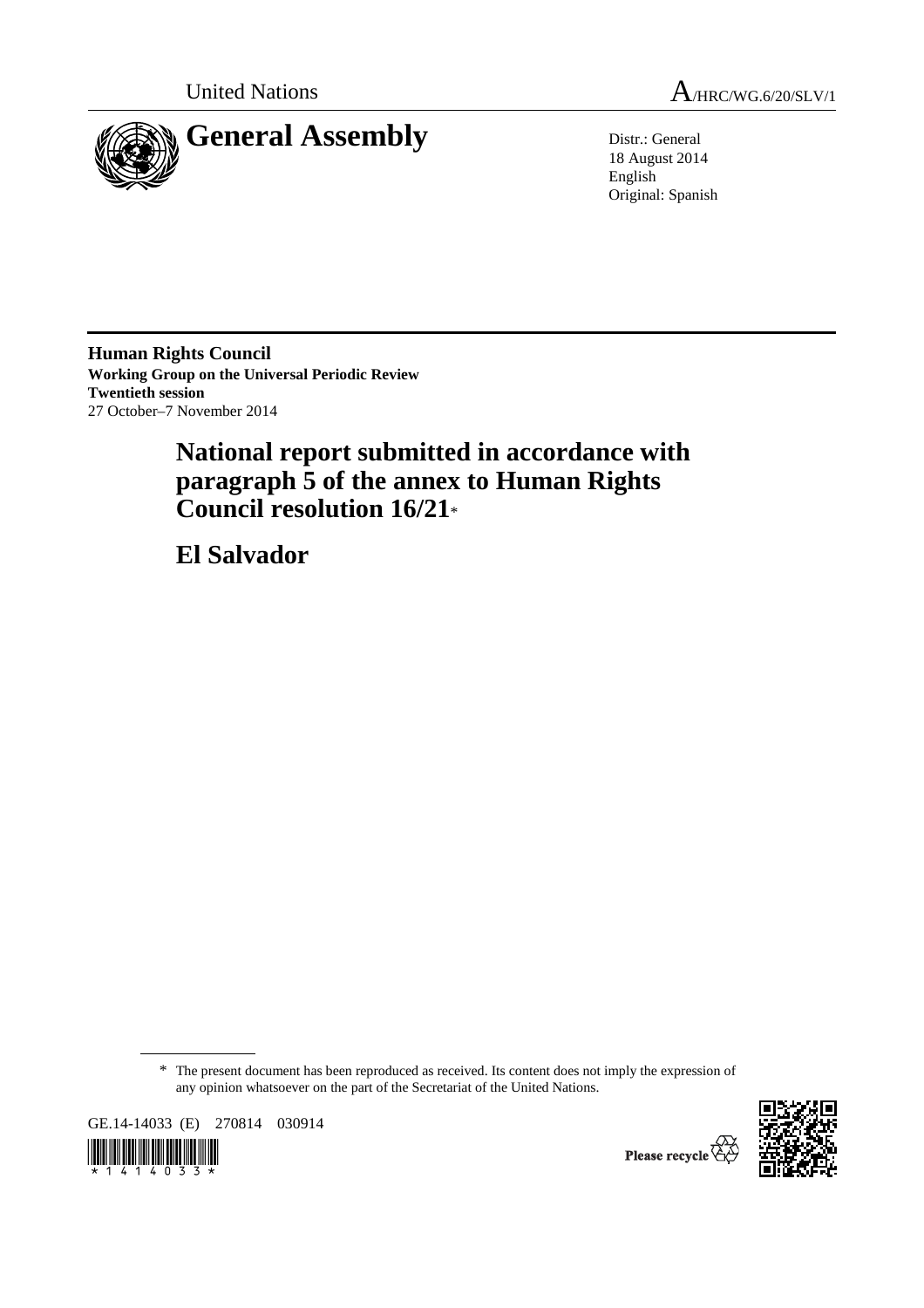# Contents

|    |                                                                 |                                                                    | Paragraphs  | Page           |
|----|-----------------------------------------------------------------|--------------------------------------------------------------------|-------------|----------------|
| I. |                                                                 |                                                                    | $1 - 3$     | 3              |
| Π. |                                                                 |                                                                    |             | 3              |
| Ш. | Follow-up to recommendations from the universal periodic review |                                                                    | $6 - 122$   | $\overline{4}$ |
|    | A.                                                              |                                                                    | $6 - 12$    | $\overline{4}$ |
|    | <b>B.</b>                                                       |                                                                    | $13 - 16$   | 5              |
|    | C.                                                              |                                                                    | $17 - 25$   | 5              |
|    | D.                                                              |                                                                    | $26 - 43$   | 7              |
|    | Ε.                                                              |                                                                    | $44 - 54$   | 9              |
|    | F.                                                              |                                                                    | $55 - 59$   | 10             |
|    | G.                                                              |                                                                    | $60 - 82$   | 11             |
|    | Η.                                                              |                                                                    | $83 - 102$  | 13             |
|    | Ι.                                                              |                                                                    | $103 - 110$ | 16             |
|    | J.                                                              |                                                                    | $111 - 114$ | 17             |
|    | Κ.                                                              |                                                                    | $115 - 117$ | 17             |
|    | L.                                                              |                                                                    | 118-120     | 18             |
|    | M.                                                              | Cooperation with United Nations special procedures and mechanisms: | $121 - 122$ | 18             |
|    |                                                                 |                                                                    |             | 20             |
|    |                                                                 |                                                                    |             |                |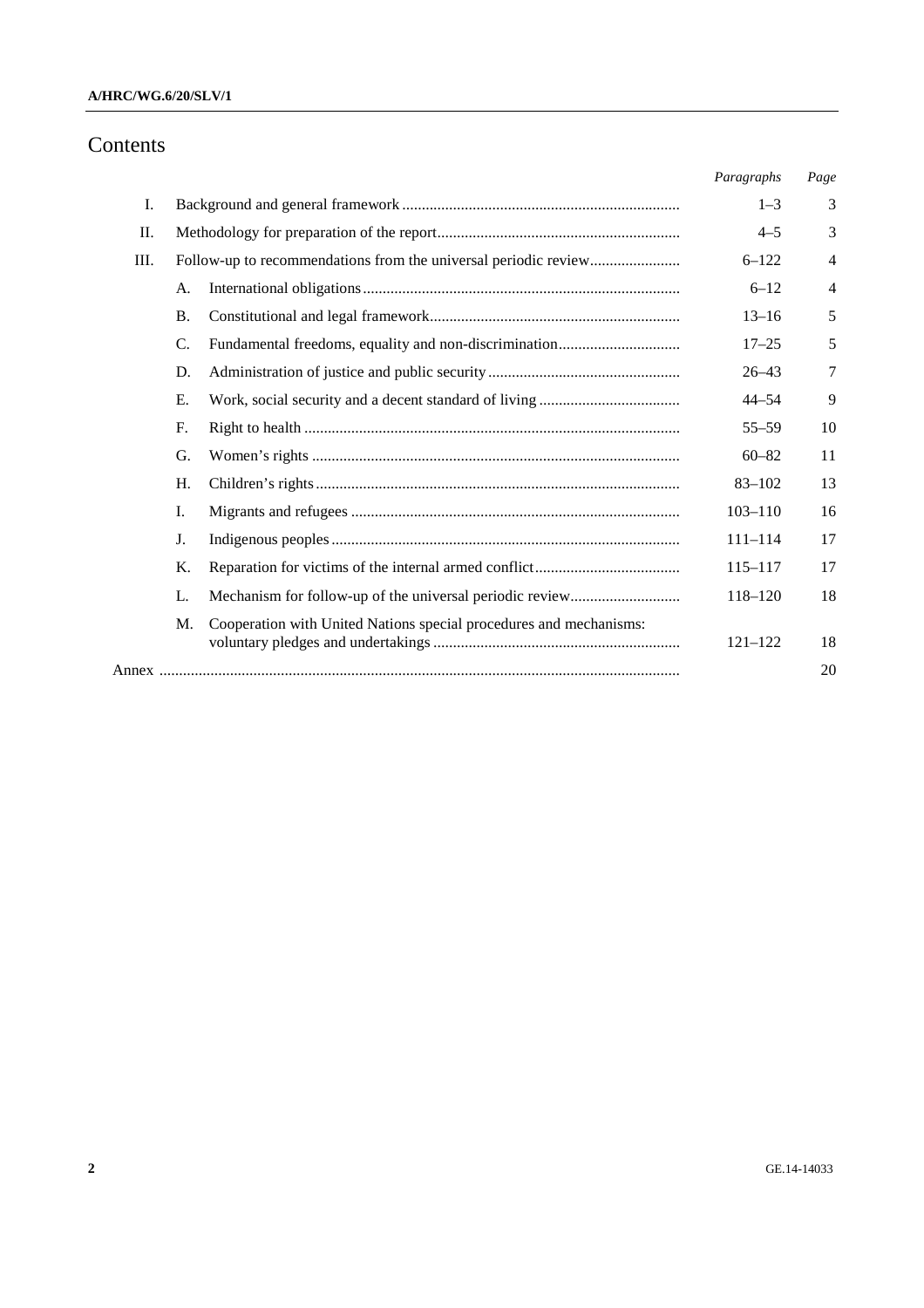# **I. Background and general framework**

1. In November 2009 El Salvador submitted its first report to the Human Rights Council universal periodic review, describing the action taken on human rights in compliance with its international obligations, and the constraints, challenges and cooperation requirements in its efforts to institute good practices and implement national policy on human rights. $<sup>1</sup>$ </sup>

2. El Salvador received 118 recommendations, which it supported in the terms reflected in the addendum to the report of the Working Group on the Universal Periodic Review (A/HRC/14/5/Add.1). The State's position on this is consistent with the vision of the State adopted and promoted by the Government that took office in June 2009, inspired by the principles of justice, democracy, inclusion and solidarity.

3. In this report El Salvador describes the progress made on human rights based on the recommendations received and accepted in the first cycle of the universal periodic review, and the undertakings made voluntarily to the population of El Salvador, in recognition of the obligations of States in the area of human rights. $<sup>2</sup>$ </sup>

# **II. Methodology for preparation of the report**

4. The information given in this report is the product of the work of an interinstitutional team coordinated by the Ministry of Foreign Affairs and comprising representatives of the following institutions: the Ministry of Defence, the Ministry of Justice and Public Security, the Ministry of Economic Affairs, the Ministry of Public Works, Transport, Housing and Urban Development, the Ministry of Labour and Social Security, the Ministry of Health, the Ministry of Finance, the Ministry of Education, the Directorate-General for Migration and Alien Affairs, the Directorate-General of Prisons, the Directorate-General of Statistics and Censuses, the National Civil Police, the National Public Security Academy, the Salvadoran Institute for the Advancement of Women, the Salvadoran Social Insurance Institute (ISSS), the National Registry of Natural Persons, the National Council for Persons with Disabilities, the National Council for Children and Adolescents, the National Council for the Protection and Advancement of Migrants and Their Families, the National Council on AIDS, the Office of the President, represented by the Secretariat for Social Inclusion, the Secretariat for Culture and the Under-Secretariat on Transparency and Corruption, the Legislative Assembly, the Supreme Court, the Institute of Forensic Medicine, the Executive Technical Unit of the Justice Sector, the Office of the Counsel General of the Republic, the Office of the Attorney General of the Republic, the Office of the Human Rights Advocate, the National Council of the Judiciary, and the Supreme Electoral Court.

5. The State also organized consultations with civil society, to which it invited organizations working with, for example, LGBTI groups, disappeared children, indigenous peoples, persons with disabilities, women, migrants and refugees, and older persons. During the consultations, comments were received from the Foundation for the Study and Application of Law and the Refugee Support Programme of the Episcopal Anglican Church of El Salvador.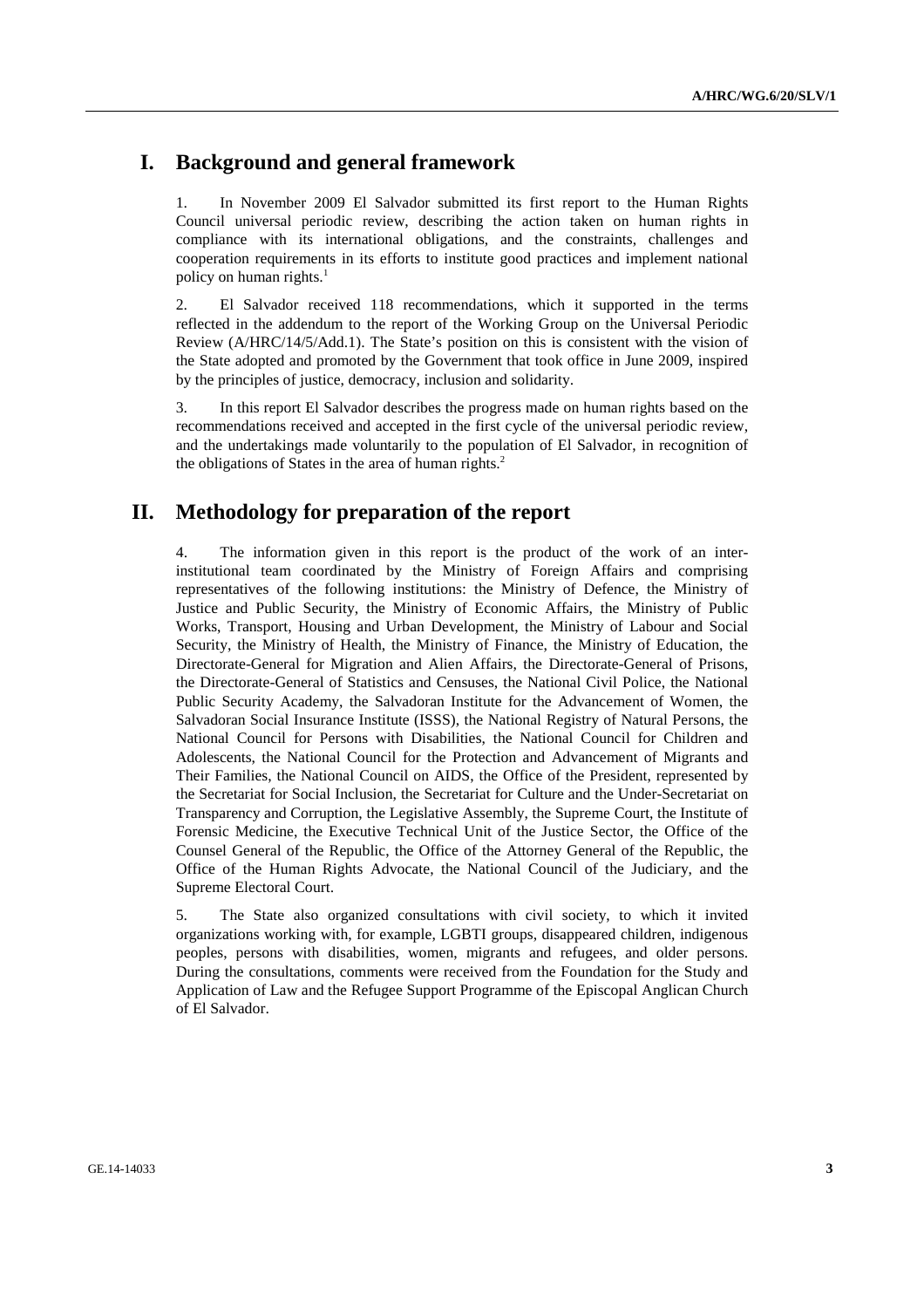# **III. Follow-up to recommendations from the universal periodic review**

#### **A. International obligations**

6. In 2010, in reply to the recommendations to ratify international instruments, El Salvador undertook to engage in a multisectoral internal consultation process, with the participation of civil society, before referring such instruments to the Legislative Assembly, in order to give more substance to the legislative debates, thus creating conditions for effective implementation when ratification is completed. This exercise was carried out and civil society has had ample opportunity to state its position on ratification of the various international instruments.

7. In fulfilment of this undertaking, consultations were held between 2011 and 2013 with agencies and civil society on the following instruments: (1) the Optional Protocol to the Convention against Torture and Other Cruel, Inhuman or Degrading Treatment or Punishment, (2) the International Convention for the Protection of All Persons from Enforced Disappearance, (3) the Inter-American Convention on Forced Disappearance of Persons, (4) the Second Optional Protocol to the International Covenant on Civil and Political Rights, aiming at the abolition of the death penalty, (5) the Optional Protocol to the Convention on the Rights of the Child on a communications procedure, (6) the Rome Statute of the International Criminal Court, (7) the Convention against Discrimination in Education, (8) the ILO Indigenous and Tribal Peoples Convention, 1989 (No. 169), (9) the ILO Convention concerning Migration for Employment (Revised 1949) (No. 97), (10) the ILO Convention concerning Migrations in Abusive Conditions and the Promotion of Equality of Opportunity and Treatment of Migrant Workers, 1975 (No. 143), (11) the Convention on the Non-Applicability of Statutory Limitations to War Crimes and Crimes against Humanity, (12) the Protocol to the American Convention on Human Rights to Abolish the Death Penalty (OAS) and (13) the Inter-American Convention against All Forms of Discrimination and Intolerance (OAS).

8. At the time of writing, ratification of the following instruments is being considered by the Legislative Assembly: (1) the International Convention for the Protection of All Persons from Enforced Disappearance, (2) the Inter-American Convention on Forced Disappearance of Persons, (3) the Rome Statute of the International Criminal Court and the Kampala amendments, and (4) the Convention relating to the Status of Stateless Persons.

9. With regard to the Rome Statute, in 2014 the Legislative Assembly conducted consultations with experts in this field, with the participation of authorities and officials from relevant institutions, which have yielded a technical legal analysis on accession by El Salvador. The Legislative Assembly also has before it the draft of a special act on implementation of the Rome Statute of the International Criminal Court.

10. As to the Optional Protocol to the Convention against Torture and Other Cruel, Inhuman or Degrading Treatment or Punishment, in December 2013 a draft legislative decree to lift the reservation to the Convention against Torture was put before the Legislative Assembly. When this has been completed the Executive will submit the Protocol for consideration.

11. In 2011 El Salvador ratified the Optional Protocol to the International Covenant on Economic, Social and Cultural Rights and in January 2014 it ratified the Second Optional Protocol to the International Covenant on Civil and Political Rights, aiming at the abolition of the death penalty, entering a reservation, as permitted to States under the Protocol, to the effect that the death penalty shall be applied in accordance with article 27 of the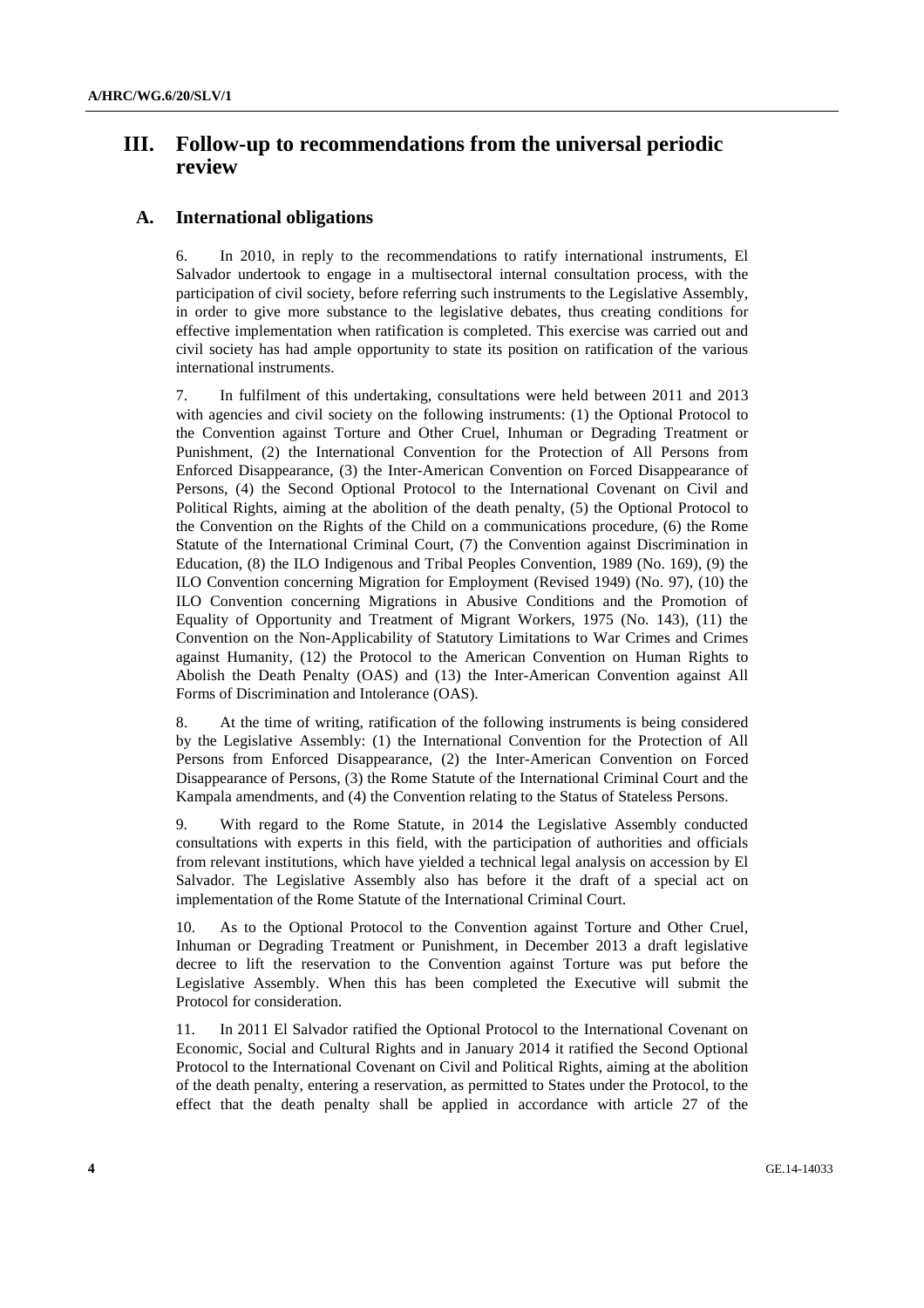Constitution, which states: "The death penalty may be imposed only in the cases provided by the military laws during an international state of war".

12. The Optional Protocol to the Convention on the Elimination of All Forms of Discrimination against Women has been before the Legislative Assembly for consideration since 23 May 2011.

#### **B. Constitutional and legal framework**

13. In June 2014 the Legislative Assembly ratified an amendment to article 63 of the Constitution inserting a paragraph stating that "El Salvador recognizes the indigenous peoples and shall adopt policies to preserve and develop their ethnic and cultural identity, world view, values and spirituality."<sup>3</sup>

14. In addition, various pieces of legislation have been adopted, including: (1) the Special Comprehensive Act on a Violence-Free Life for Women (2010), (2) the Act on Equality, Equity and Elimination of Discrimination against Women (2011), (3) the Child and Adolescent Protection Act (2009), (4) the General Act on Young People (2011), (5) the Act on Comprehensive Care for Older Persons (2002), (6) the Special Act on the Protection and Advancement of Salvadoran Migrants and Their Families (2011), (7) the Act on Social Development and Protection (2014), (8) the General Act on Prevention of Workplace Hazards (2010), (9) the Framework Act on Civic Harmony and Antisocial Behaviour, (10) the Medicines Act (2012), (11) the Act on Promotion, Protection and Support for Breast-Feeding (2013), and (12) the Special Act on Voting from Abroad (2013).<sup>4</sup>

15. These laws have been supplemented by the following State policies: the National Policy on Women, the National Plan for Equality and Equity for Salvadoran Women, the National Food Security and Nutrition Policy, the National Sexual and Reproductive Health Policy, the National Health Policy, the National Policy on Social Participation in Health, the National Environment Policy and education policies.

16. In addition, the Programme for Government 2014–2019 makes human rights the guiding principle for the work of the State and provides that they should be taken into account in devising, formulating, executing and evaluating government strategies, programmes and actions. Another key strategy is the strengthening of the Office of the Human Rights Advocate, based on implementation of its constitutional mandate.

## **C. Fundamental freedoms, equality and non-discrimination**

17. In 2010 the Directorate for Sexual Diversity was created in the Secretariat for Social Inclusion. In order to obtain information on which to base measures and strategies, the Directorate produced the following instruments: the Report on Acts of Aggression 2010, the LGBTI Health Survey and the National Survey on Sexual Diversity. Executive Decree No. 56 was also issued, setting out provisions for the avoidance of all forms of discrimination in the civil service on the grounds of gender identity or sexual orientation.

18. As regards transgender persons, in the area of health care, transgender women are treated separately from men and steps have been taken to ensure respect for gender expression when requesting identification; recruitment of transgender persons in State institutions has been encouraged, they have been offered vocational training in Women's City Programme<sup>5</sup> centres and workplace inspectors have been trained to investigate acts of discrimination against this group. In the area of education, the Ministry of Education has approved academic certificates recognizing the gender expression of the transgender population and has facilitated access to flexible education schemes. Police and municipal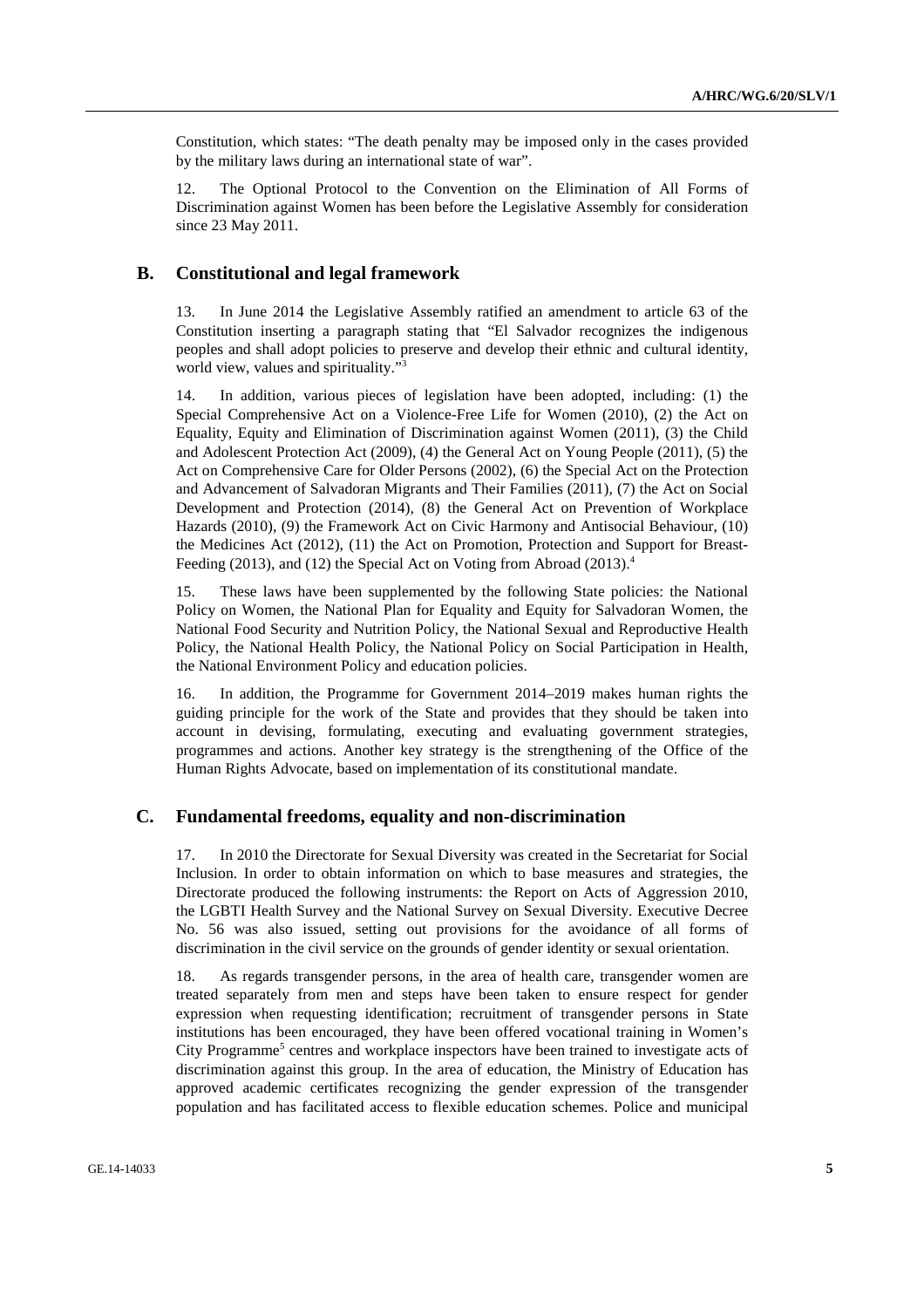officials have received training and a sexual diversity help and care line (131) has been set up to provide legal assistance and psychological counselling.

19. Beginning with the Parliamentary and local council elections of 2012 the Supreme Electoral Tribunal has taken steps to ensure that the LGBTI population, and particularly transgender persons, take part in elections. The results could be seen in the 2014 elections, for which the Tribunal accredited 30 persons from the LGBTI community as electoral observers to safeguard the voting process.6

20. To reduce stigmatization and discrimination against persons with HIV/AIDS and the LGBTI community, a publicity campaign was run in 2011 entitled "Don't label me", and a television programme entitled *Hablemos de VIHda* ("L(H)IVe talk") is being aired to raise awareness among Salvadorans in general.

21. A new bill on a comprehensive response to the HIV/AIDS epidemic has been drafted by the National AIDS Commission, partly to eliminate multiple forms of discrimination and stigmatization, but also to shift the perception of HIV/AIDS, from a purely health problem to a problem of development for the country.

22. Technical guidelines for the promotion of the human right to health have been produced, along with complaint mechanisms for acts of discrimination and violations of the right to health, under the National Strategic Multisectoral Plan to Combat HIV/AIDS and Sexually Transmitted Infections (STI) 2011–2015. In 2009, a model for a preventive approach to HIV and discrimination was introduced in schools, for teachers and students, and associated teaching guides and an HIV prevention manual for teachers have been produced.

23. With regard to persons with disabilities, in 2010 the National Council for Persons with Disabilities was reorganized to allow for wider representation of civil society  $-$  by type of disability — and of associations of families of children with disabilities and foundations working with disability. The Council is to be responsible for drafting a national policy for persons with disabilities.

24. In 2009, in order to guarantee everyone's right to an identity, El Salvador established a Hospital Family Status Register in 13 hospitals around the country and introduced a form for centralized registration of births for the State and private sectors. In October 2010, the National Registry of Natural Persons launched its identity fairs project, "Register for a better life", which gives priority to rural areas and areas at high social risk; it has also run projects to guarantee the right to an identity for specific population groups, such as people living in the border areas defined by the International Court of Justice in its 1992 judgment giving dual nationality to residents of those areas, and children whose parents are in prison.

25. In El Salvador the rights to freedom of expression, assembly and association are recognized in the Constitution. Public demonstrations in exercise of the rights to freedom of expression, assembly and association are not subject to prior authorization from the authorities. Moreover, the power to regulate the exercise of the right to freedom of assembly rests solely with the legislature and the exercise of public freedoms may in no case be made subject to permits or prior authorizations from the administrative authorities, except in particular circumstances.<sup>7</sup> In 2009 the National Civil Police adopted its Standards and Procedures for Law Enforcement Units, which govern police action at public demonstrations. Oversight of the legality of police procedures and intervention rests with the Office of the Inspector-General of the National Civil Police, and also with the Office of the Human Rights Advocate, as part of its extensive mandate.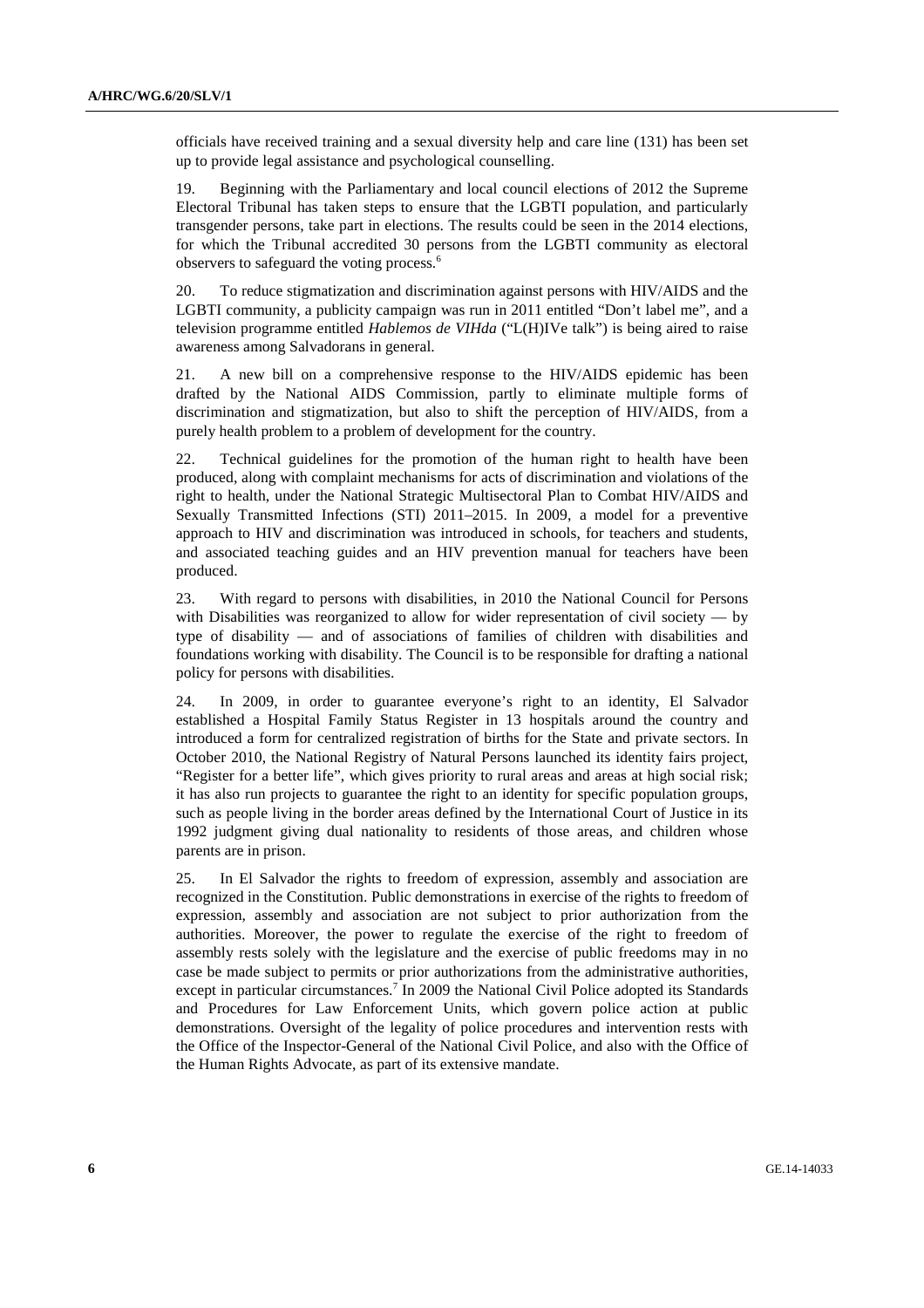# **D. Administration of justice and public security**

26. El Salvador has adopted new legal instruments to combat crime and corruption and promote transparency: the Special Act on Monitoring of Telecommunications (2010), the Access to Public Information Act (2010), the Special Act on Termination of Ownership and Administration of Property of Illicit Provenance or Destination (2013),<sup>8</sup> and amendments to the Government Procurement and Contracting Act, the Government Ethics Act and the Money Laundering Act (2014).

27. In addition, as a form of good practices in combating corruption and promoting transparency and access to information, efforts have been made to develop technological tools<sup>9</sup> and put in place public policies and mechanisms of social audit, institutional accountability and citizen participation.

28. In the area of criminal justice, in 2010 the Policy on Criminal Prosecution<sup>10</sup> was adopted, setting out guidelines and requiring adherence in criminal prosecution to principles such as respect for human dignity, the presumption of innocence and legality. In 2013 the Telecommunications Monitoring Centre began operating.

29. One priority has been to train court officials and other judicial personnel in the new regulations and legislative reforms adopted to facilitate criminal investigations, at the National Council of the Judiciary's Judicial College.

30. As to the work of the police, improvements have been made to the emergency 911 system, fingerprinting capacity in 22 police headquarters has been expanded and there has been continuous training for police personnel, including training in human rights. In 2010 the National Public Security Academy agreed on a programme of work with the Inter-American Institute of Human Rights (IIDH) to prepare a training module on human rightsbased policing, also covering the application of the Convention against Torture and Other Cruel, Inhuman or Degrading Treatment or Punishment and the Istanbul Protocol.

31. Human rights training for the police is also carried out by the Office of the Inspector-General of the National Civil Police, which gives specialist and promotion training courses which cover areas such as the Code of Conduct for Law Enforcement Officials, unlawful and arbitrary detention, the use of force and firearms, international standards on detention, the rights of detained persons and the Convention against Torture.

32. In May 2013 a comprehensive police training scheme was adopted that includes human rights as a cross-cutting subject. Other subjects include conflict management and transformation, the reality of the situation in El Salvador (*realidad nacional*), and constitutional rights and guarantees, in response to comments by the Committee against Torture (2007).

33. The Office of the Human Rights Advocate, in addition to its oversight function for the police and the El Salvador Armed Forces, has also been involved in human rights training for both those services, provided by its own Human Rights Academy.<sup>11</sup>

34. The Office of the Inspector-General of the National Civil Police, which also has an oversight function in the police force, $12$  has regional headquarters and four police departments under them, which receive complaints against police officers. It also has regional and national disciplinary and appeals tribunals. On 1 July 2013 the Attorney General's Office appointed a special prosecutor for the National Civil Police to speed up the investigation and trial of offences committed by police officers, including corruption offences.

35. In July 2011 the National Council on Trafficking in Persons<sup>13</sup> was set up and drafted the National Policy on Trafficking in Persons (2013) and the long-term political and strategic framework for tackling trafficking in persons in a comprehensive and effective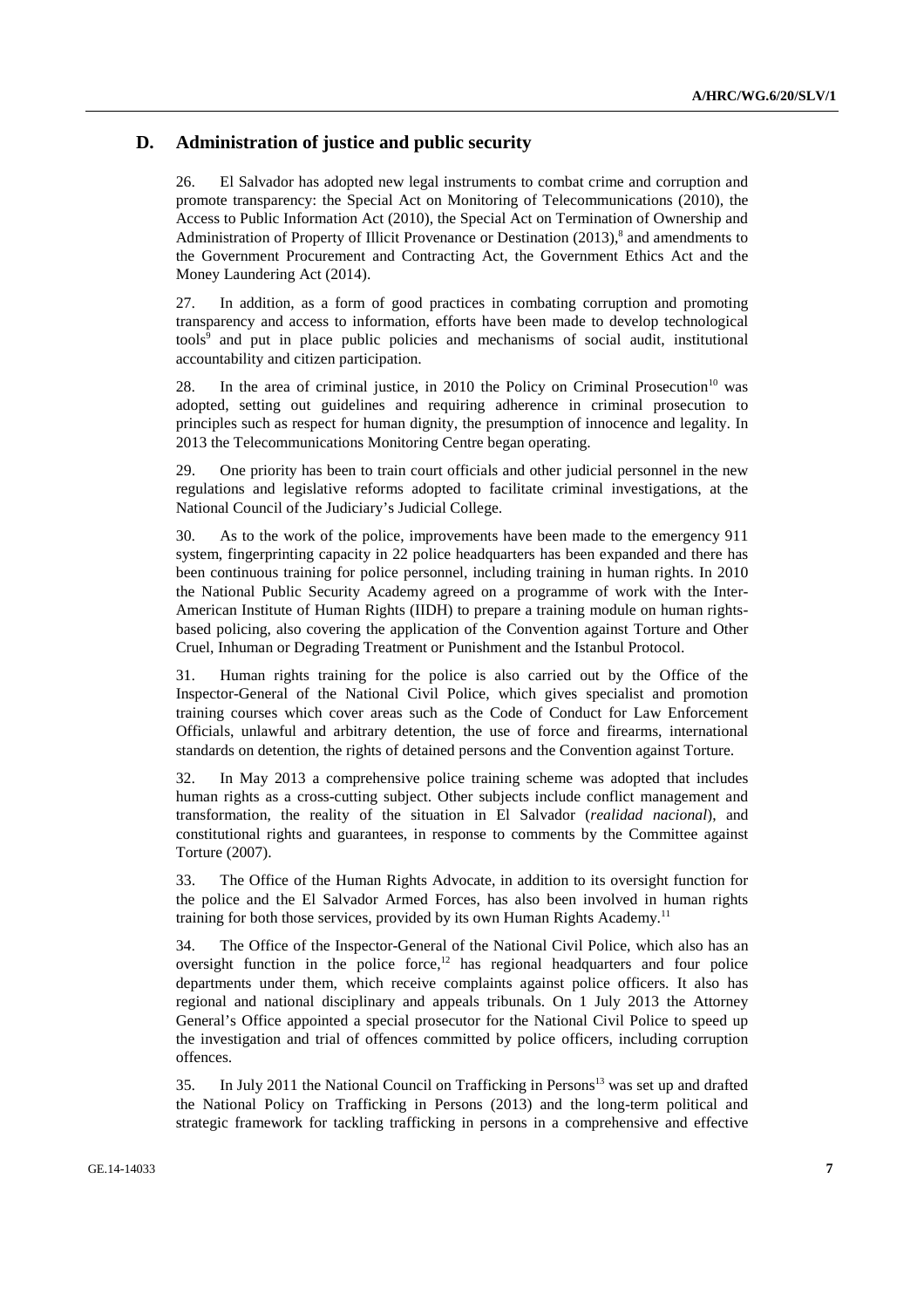manner. In 2013 a campaign entitled "Trafficking in women is a crime, let's speak out" was launched to raise awareness and encourage people to report offences. The Salvadoran Institute for the Advancement of Women runs a shelter for women victims of trafficking. A preliminary draft of a special act on trafficking in persons is currently under consideration; it provides for amendment of the legal definition of trafficking in persons and related offences, stiffer penalties and the establishment of inter-institutional coordination mechanisms to ensure effective access to justice and the restoration of victims' rights.

36. The Attorney General's Office has a Special Prosecutor's Unit for People Smuggling and Trafficking and has set up the "Missing Angel" (*Ángel Desaparecido*) alert system,<sup>14</sup> which has a free hotline for reporting cases, to search for children and adolescents who may have disappeared for various reasons, including some form of smuggling or trafficking.

37. The Child and Adolescent Protection Act specifically refers to the right of children and adolescents to protection from trafficking and the National Policy on Comprehensive Protection for Children and Adolescents sets out guidelines for action against trafficking in children and adolescents and for guaranteeing and restoring their rights. Since 2009 the Salvadoran Institute for Child and Adolescent Development has run a shelter for child victims of trafficking, where they can get health care, psychological support, food and clothing and legal assistance.

38. As regards citizen involvement and consultation in the preparation of legislation, the Office of the Human Rights Advocate and civil society were encouraged to help in drafting the following legislation: the Sovereignty Act; the Food Security and Nutrition Act; the Public Media Act; the Community Radio Broadcasting Act; and amendments to the Consumer Protection Act. Women's organizations and feminist organizations were involved in preparing the legal framework to guarantee women's rights and the associated policies, and the National Policy on Comprehensive Protection for Children and Adolescents was drafted with help from children and adolescents, community organizations, State authorities and officials, care and support bodies, mothers, fathers, teachers, children's representatives and church representatives.

39. In ordering pretrial detention in El Salvador, the courts have sole jurisdiction; however, given its role in prison overcrowding, the Legislative Assembly is considering a preliminary bill to regulate the use of electronic monitoring devices in the criminal justice system, which would permit the use of alternative technologies for the surveillance of accused persons and ensure their appearance in court. Consideration is also being given to emergency transitional measures to ease prison overcrowding, which would benefit those who have not been convicted of serious crimes and, after assessment, do not appear to present any risk to society.

40. The prison system has also implemented a model of prison farms as part of the "I am changing" programme, for those who are about to complete their sentences, in order to reduce overcrowding and facilitate their social rehabilitation. The first of these farms opened in February 2012;15 inmates do productive work under the technical guidance of agricultural experts. The prison population also takes part in a number of educational programmes covering such areas as human rights, work and sporting activities, arts and culture and care for the environment.

41. In January 2010 the National Commission on the Search for Children who Disappeared during the Internal Armed Conflict was set up;<sup>16</sup> it has resources to carry out its mandate and is a standing body.17 Between September 2011 and December 2013 the Commission resolved 36 cases, at an average rate of 1 per month.<sup>18</sup>

42. As to the protection of human rights defenders, the Office of the Human Rights Advocate has investigated complaints of human rights violations against reporters,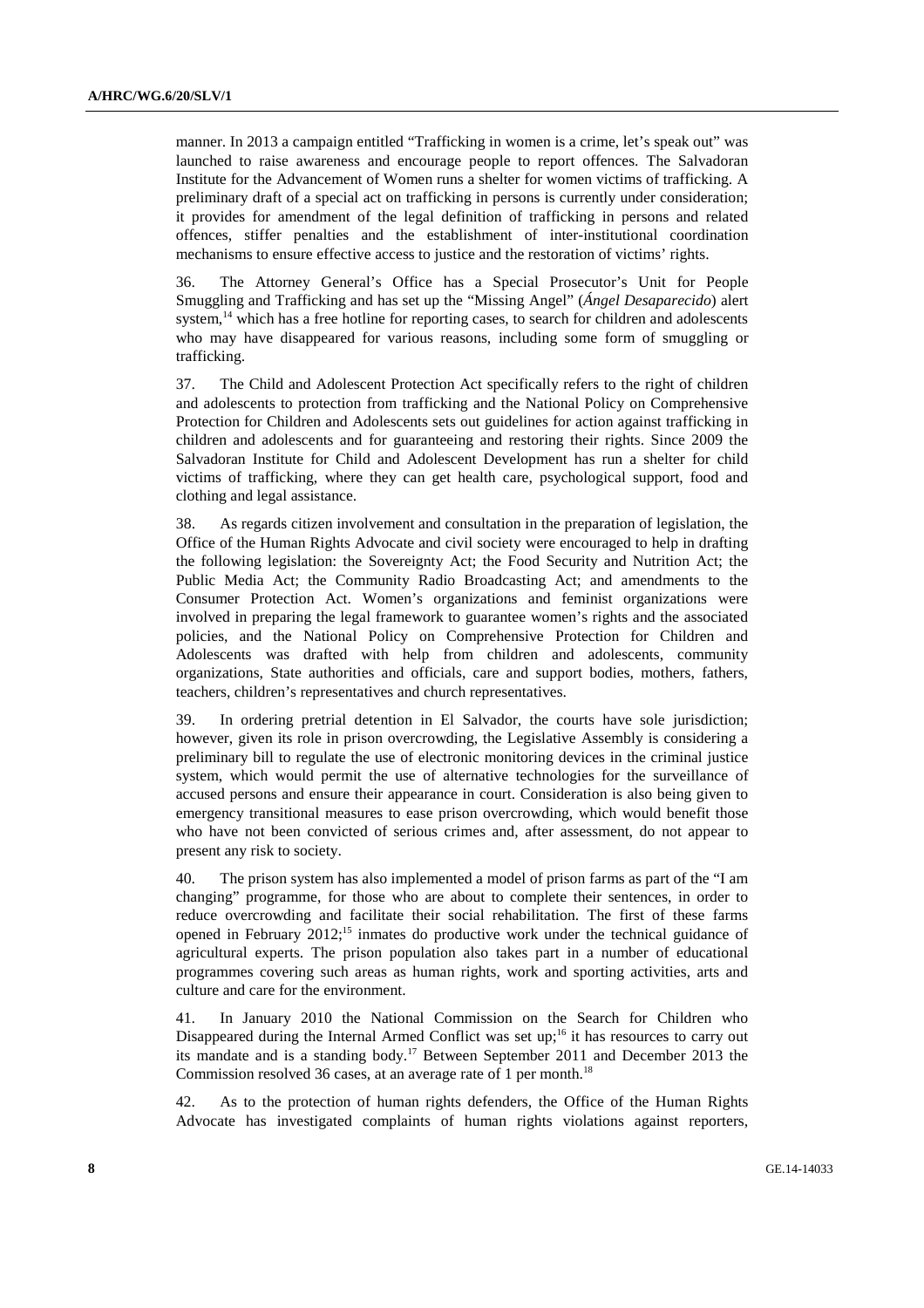environmental activists and members and leaders of civil society organizations. In these cases the Attorney General's Office has taken up the investigation and, where there is sufficient evidence, launched criminal trials that have led to convictions.19 In addition, depending on the nature of the case, protection measures have been put in place in accordance with special legislation.

43. Article 30 of the Criminal Code has been amended to include as an aggravating circumstance the fact that the motive for the offence was that the victim worked to promote and protect human rights and fundamental freedoms.<sup>20</sup>

# **E. Work, social security and a decent standard of living**

44. El Salvador has taken up the challenge of improving its people's standard of living and to that end has taken action of various kinds, making it easier to register new companies, for example, and increasing technical support and training for them, under a joint project of the Ministry of Economic Affairs and the National Commission on Micro-Enterprises and Small Businesses. Programmes to boost production have also been set in motion and, according to data on contributors to the Salvadoran Social Insurance Institute (ISSS), the increase in formal employment has primarily been in manufacturing industry, trade and the financial sector and community services. In addition, the minimum wage table in El Salvador is set by the National Minimum Wage Council based on a regular review of the country's economic indicators and proposals by trade unions and other civil society bodies.

45. In October 2009 the National Council on Food and Nutrition Security<sup>21</sup> and the Technical Committee on Food and Nutrition Security<sup>22</sup> were set up. The Council is a liaison mechanism between the Government and society in the formulation of State policies and intersectoral action plans in the areas of food and nutrition; it is also responsible for monitoring the implementation of the National Policy and Plan on Food Security and Nutrition, which emerged from extensive consultations carried out in 2010.<sup>23</sup>

46. Between 2009 and 2014 El Salvador also took steps to combat poverty and social exclusion, one of which was the development of the Universal Social Protection System, which comprises the Temporary Income Support Programme, Women's City, provision of uniforms, shoes and equipment for school, a special ISSS health and maternity scheme for male and female domestic workers, and an ISSS transitional benefit scheme for unemployed workers.

47. Various presidential programmes have also been put in place, such as the Progress Zones Programme to overcome poverty and social inequalities through coordinated action by the public administration and community social services. The Community Solidarity Programme has continued, providing comprehensive support to families in extreme poverty and social exclusion, and under the Older Adults' Rights (*Nuestros Mayores Derechos*) Programme a basic pension is provided to all persons over the age of 70 who have no income.

48. In April 2014 the Social Development and Protection  $Act^{24}$  was passed, establishing the National Social Development, Protection and Inclusion System, which recognizes that the entire population of El Salvador has the right to a minimum level of social services that should be provided by the State.

49. El Salvador has also made progress in protection and security for those in domestic work. As of December 2013 a total of 2,555 workers in domestic service, men and women, had registered for social security. Efforts to guarantee social security for Salvadorans have also continued, particularly in the area of old-age provision.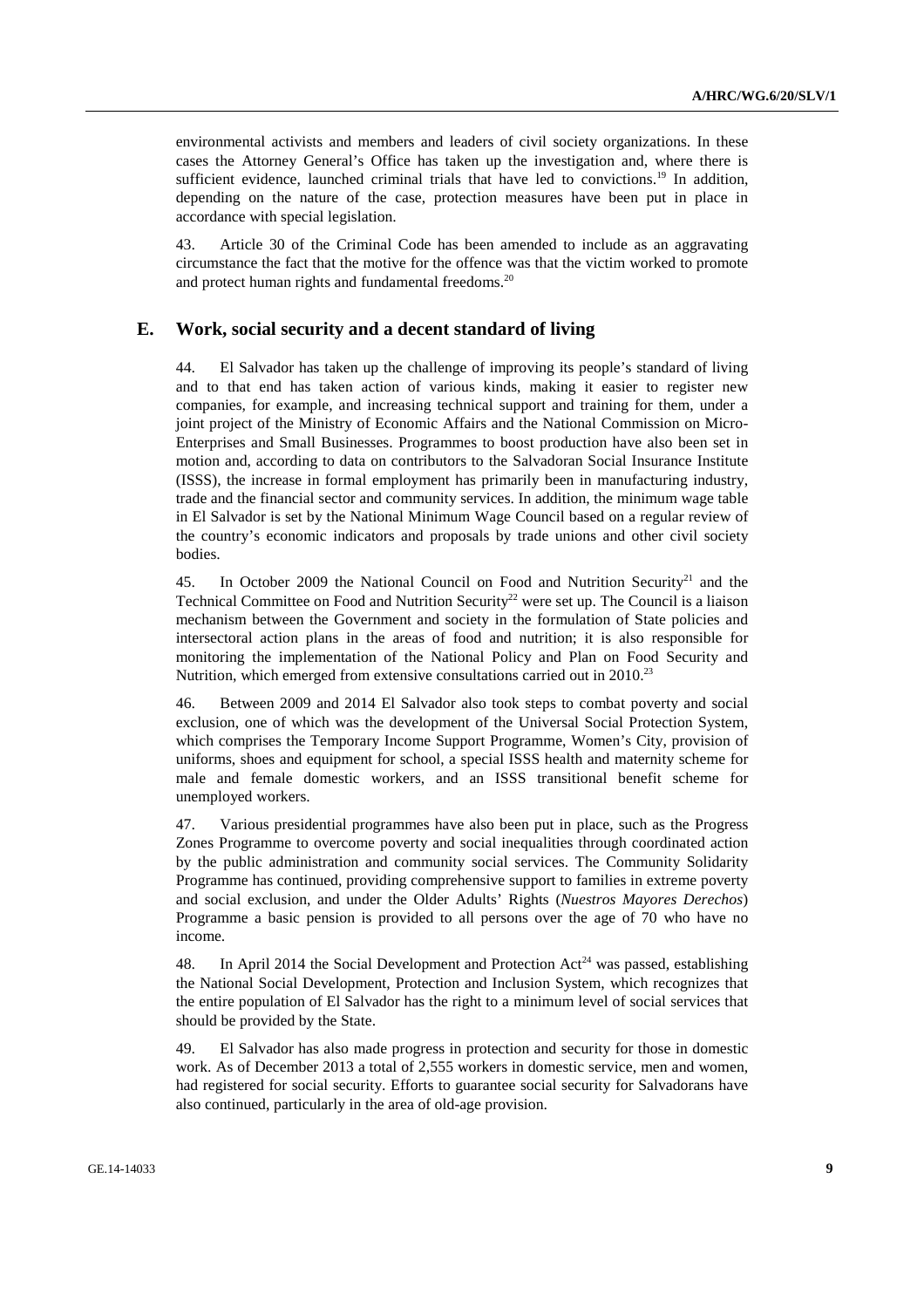50. In November 2012 El Salvador signed the implementing agreement for the Ibero-American Convention on Social Security,<sup>25</sup> which allows migrants equal treatment in terms of social security benefits, notably pensions, regardless of which Ibero-American country they live in.

51. In July 2012 the Land Use and Development  $Act^{26}$  came into force, requiring the drafting of national, departmental and municipal land-use plans. It is working effectively at the municipal level, 73 out of 262 municipalities having now devised land-use plans for use in granting building permits, among other things.

52. There is also a Special Act on Residential Building Plots and an Act on Expedited Processing of Building Applications, and other regulations on transparency and social management that guide the strategy being implemented by the Office of the Deputy Minister of Housing and Urban Development to facilitate access to decent housing.

53. A participatory process is under way with various sectors to devise a National Policy on Housing and Habitat, the aims of which are to reduce the housing shortage, provide a means of access to land, create a financing scheme, develop an institutional and regulatory system, boost competitiveness, innovation and the use of technology, and foster social cohesion. The legal basis for the policy will be the Housing and Habitat Act, which is being drafted in a consultative, participatory process.

54. Strategic housing and urban development programmes are also getting under way and \$70 million from the Inter-American Development Bank (IDB) are now available to move into phase II of the Programme on housing and comprehensive improvement of informal urban settlements, which began in 2012 with the aim of improving the standard of housing for low- and middle-income groups.

## **F. Right to health**

55. The reform of the National Health System got under way in 2010. The Comprehensive and Integrated Health-Service Networks component has put in place a system based on community family health teams, which makes it possible to increase primary care coverage, decentralize State hospital care and reinforce the work of the health units. There are now 517 teams, spread over 164 municipalities. The State has also invested in the hospital infrastructure, most notably with the construction of the Women's Hospital, the equipping of various national hospitals and the renovation of over 100 health units.

56. Technical manuals, guidelines and care and internal health-service regulatory protocols have been drafted or revised in order to guarantee rights-based health provision. Protocols have also been drawn up for action in cases of rape of adolescents.

57. The Ministry of Health has a strategic plan to reduce maternal, perinatal and neonatal mortality in 2011–2014, and this has enabled El Salvador to exceed the relevant Millennium Development Goal, which is to attain a maternal mortality rate equal to or below 52.9 maternal deaths per 100,000 live births by 2015; in 2012 the rate was 41.9 deaths per 100,000 live births.

58. Under the Women's City sexual and reproductive health module, specialist care is provided to women for prevention and early detection of cervical, uterine and breast cancer, as well as obstetric care, prevention of sexually transmitted infections and diseases, radiological and ultrasound services and medicine for treatment. Other services provided are gynaecological and dental treatment, nutrition guidance, health education, psychological care and post-partum paediatric care.

59. As to children's and adolescents' right to health, an inter-institutional monitoring committee has been set up as a forum for coordination and to help the health system adapt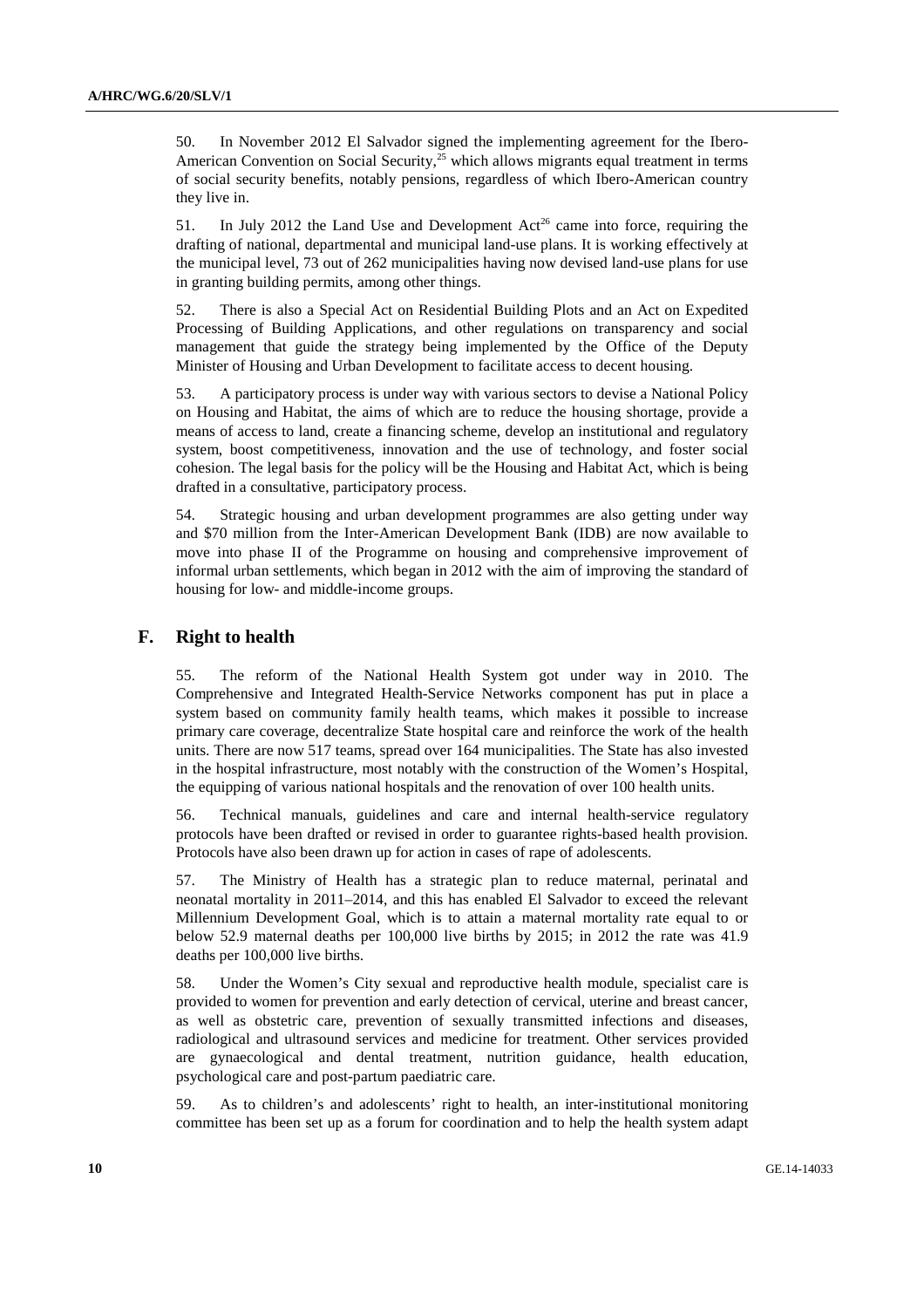to the requirements of the Child and Adolescent Protection Act with regard to the right to life, health, social security and a healthy environment.<sup>27</sup>

## **G. Women's rights**

60. El Salvador has constructed a national framework for equality, comprising, inter alia, the Act on Equality, Equity and Elimination of Discrimination against Women and the Special Act on a Violence-Free Life for Women, which recognize women as rights holders and define femicide and other crimes related to gender-based violence. The Education Act and the Act on the Teaching Profession have been amended so as to facilitate the detection and prevention of gender violence in schools and a step-by-step guide to students wishing to report or make a complaint of sexual violence has been produced.

61. In order to ensure the implementation of the Special Act on a Violence-Free Life for Women and the other policies mentioned, the Special Technical Commission was created, comprising 20 State institutions that also worked on the drafting of the National Policy on a Violence-Free Life for Women and the associated Action Plan. In compliance with the Act, the judiciary, the National Civil Police, the Counsel General's Office, the Ministry of Health and the Secretariat for Social Inclusion now have special support units for women.

62. Amendments to the Criminal Code are now being considered in respect of the offences defined in article 201 (failure to fulfil child support obligations) and article 338-A (non-compliance in cases of domestic violence), with a view to reinforcing the protection of women and children from physical, psychological and economic violence. Consideration is also being given to an amendment to the Code of Criminal Procedure, to add a new article 16-B stating that the Code is to be interpreted in a comprehensive manner, taking due account of the Act on Equality, Equity and Elimination of Discrimination against Women and the Special Act on a Violence-Free Life for Women.

63. In 2014 an amendment to article 10 of the Domestic Violence Act was adopted, extending the time limits on protection measures for women victims of aggression and their families and authorizing the National Civil Police to order the aggressor to keep away from the family home for up to 48 hours.

64. In 2012 a rolling campaign to publicize and raise awareness of the regulatory framework for substantive equality was launched by the then President, under the slogan "Violence against women is violence against society". The campaign, which is carried by media of various kinds, seeks to prevent, combat and eliminate all forms of violence against women and to make known the safe mechanisms for reporting, consulting and counselling, such as the 126 Helpline, which began operating in August 2012 and provides free guidance to women experiencing violence.

65. In January 2013 a radio programme called "Women's voice" went on the air. It is devoted to promoting women's rights and provides an opportunity to talk to specialists and the authorities. In addition, a nationwide system of mobile and fixed helpdesks has been put in place to publicize women's human rights, in health centres and hospitals, markets, town halls and schools.

66. In light of the understanding of the important role played by the media in constructing an image of women and conveying messages that can help reproduce or change patterns of violence, a preliminary bill on public performances, radio, film and television has been drafted, containing the regulatory mechanisms needed to protect women's image in the broadest sense.

67. The Salvadoran Institute for the Advancement of Women runs the Comprehensive Support Programme for a Violence-Free Life for Women, which seeks to find better ways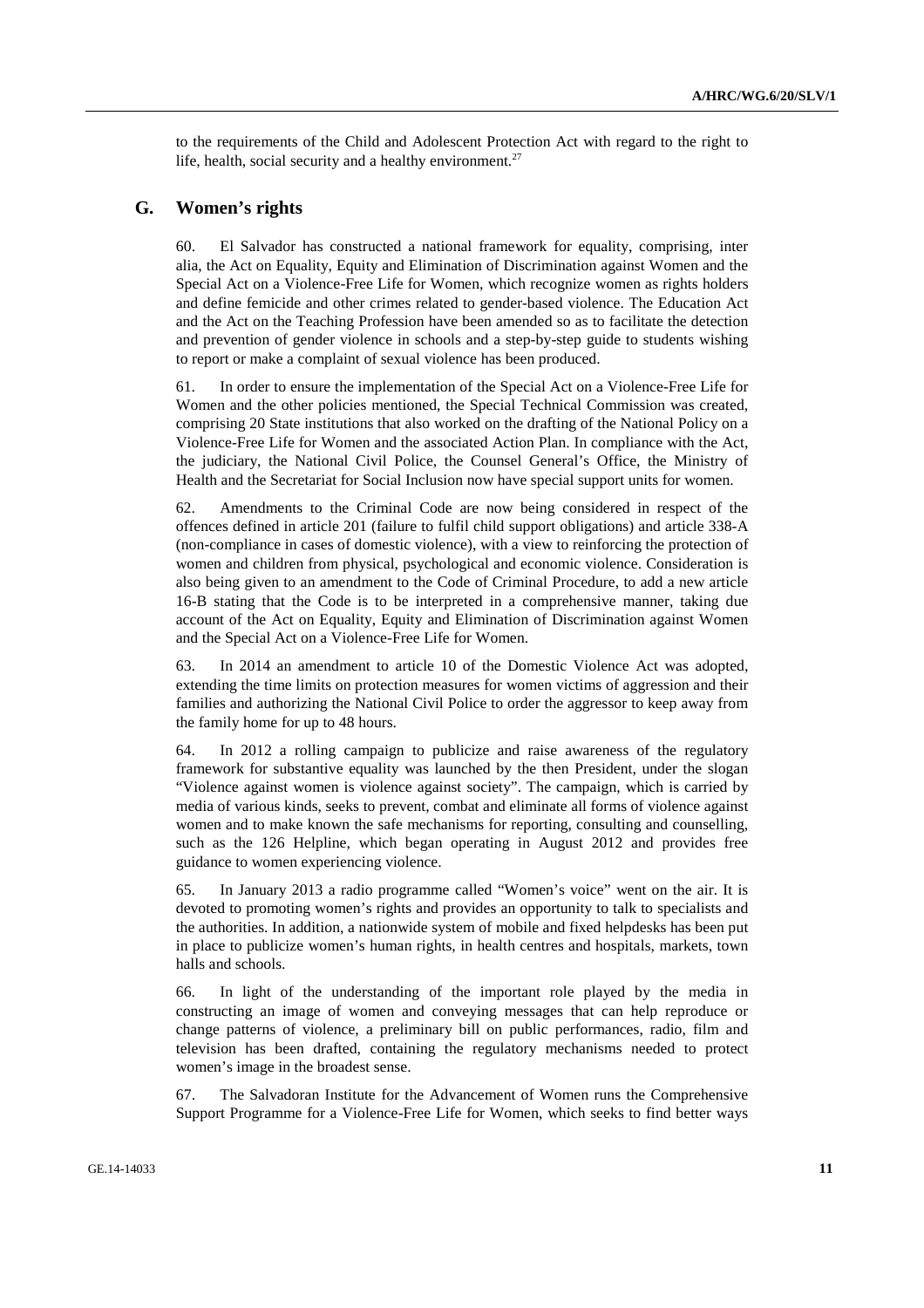of dealing with the diverse forms of violence women face. It provides information and orientation, psychological care, legal assistance, social services and temporary shelter.

68. In 2011 the National Policy on Women was updated taking into account the progress made in fulfilling national, regional and international commitments and meeting the demands of the women's movement in El Salvador.<sup>28</sup> Public policies were also devised, including the National Policy on a Violence-Free Life for Women, the Policy on Sexual and Reproductive Health and the National Plan for Equality, Equity and Elimination of Discrimination against Salvadoran Women.

69. In the period 2009–2014 the Secretariat for Social Inclusion created the Women's City Programme, which has five main offices and applies a support model that brings together under one roof the State institutions that provide special services for women, so as to guarantee prompt attention, without discrimination or re-victimization. Its services have four main components, financial independence, a comprehensive response to gender violence, collective education and sexual and reproductive health.

70. The Substantive Equality Training School has also been established to train public officials and help reduce gender inequalities and discrimination against women. In 2011– 2012 courses were given on women's rights, domestic legislation on equality, sexual and reproductive health, the economic empowerment of women and basic notions of substantive equality and of a violence-free life for women.

71. On the promotion of sexual and reproductive rights, the Policy on Sexual and Reproductive Health was institutionalized and a Unit for Comprehensive and Integrated Sexual and Reproductive Health Care was set up by the Ministry of Health to cater for women at different stages of life. In addition, the Child and Adolescent Protection Act incorporates children's and adolescents' right to receive sexual and reproductive health information and education in accordance with their physical, psychological and emotional development, to be imparted mainly by their parents.

72. In June 2012 the Attorney General's Office adopted the Protocol for Investigating Femicide.<sup>29</sup> Its purpose is to guide prosecutors, police investigators and forensic physicians in handling crime scenes involving female homicide or femicide. Assistant prosecutors are trained at the School for Prosecutors in access to justice for women, offences that are defined in gender terms and special investigation methods, including the Protocol mentioned above.

73. The Attorney General's Office is coordinating with other State institutions to implement the Protocol for Dealing with Sexual Violence in Schools in El Salvador, which has now been adopted by the education authorities and distributed to various schools.

74. Since January 2013 the Attorney General's Office has had accredited prosecution staff in the main offices of Women's City to provide legal advice to women victims of crimes, and in particular crimes of gender violence, and to coordinate as necessary to ensure their and their families' safety.

75. In September 2013, in accordance with the provisions of the Act on a Violence-Free Life for Women, the Attorney General's Office set up a special women's unit, which provides comprehensive support to women victims of crime, covering legal aspects and attending to the physical and emotional health of victims by providing psychological and medical assistance and social support.

76. In 2013 the Directorate for Victim Support of the Ministry of Justice and Public Security launched a campaign entitled "Help is for all", targeting those who have been subjected to violence of various kinds – domestic or sexual violence, threats, trafficking in persons or extortion. An anonymous, free, confidential emergency helpline (123) was set up that can refer callers to other agencies.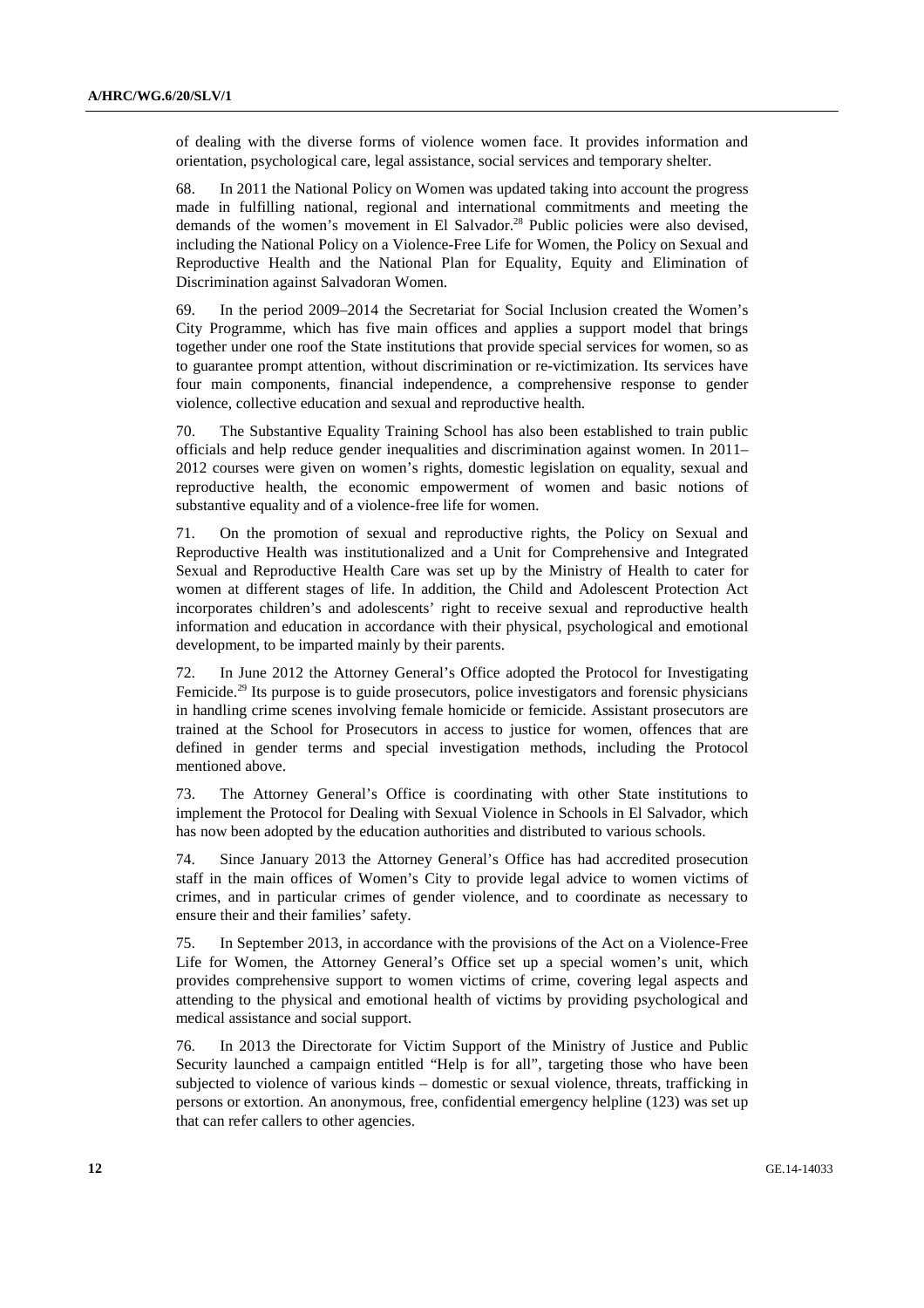77. In February 2013 the Political Parties Act was adopted, whereby at least 30 per cent of the candidates on party lists for the Legislative Assembly, the Central American Parliament and local councils must be women. The introduction of "local voting" (*voto residencial*) in the 2014 elections and the system of voting abroad also made it possible for more women to exercise their right to vote.

78. Allowing voters to make a selection from the party lists and to place their vote against a photograph of the candidate was a step that resulted in more of the women put forward by the various parties winning seats, and whereas there were 16 women in the 2009–2012 legislature, the figure was 23 for 2012–2015.

79. In June 2013 a national campaign entitled "Strengthening civic involvement in defence of women's rights", and involving more than 14,000 women nationwide, was launched to boost the empowerment of women in municipalities and encourage them to organize. In addition, the Salvadoran Institute for the Advancement of Women has put in place a system of advisory and social oversight councils that facilitate women's involvement and influence in decision-making. Fourteen advisory councils have been set up at the departmental level and 227 at the municipal level, covering 86.64 per cent of the country's municipalities.

80. In the area of gender statistics, the Directorate-General of Statistics and Censuses reports annually on the vital statistics of El Salvador, disaggregated by sex, based on the information in the Family Status Register kept in the town hall of each of the country's 262 municipalities.<sup>30</sup> In addition, in compliance with the Act on Equality, Equity and Elimination of Discrimination against Women, El Salvador has created a National System of Gender Statistics to generate gender statistics and indicators, and a National Subsystem of Data, Statistics and Information on Violence against Women.

81. In 2000 the Institute of Forensic Medicine, as part of its function of providing technical assistance in the administration of justice, launched a systematic register of bodies to record violent murders of women. The Attorney General's Office also has its own register of homicides of women and keeps separate data on femicides, whether for administrative investigations or criminal proceedings. In May 2011 the Institute of Forensic Medicine implemented the Forensic Medical Information System, with a view to improving the processing, consolidation and analysis of statistical information, the primary source of that information being forensic medical protocols.

82. Under the Act on a Violence-Free Life for Women, the Institute of Forensic Medicine is required to present annual indicators, based on the expert examinations carried out, of (a) the prevalence of cases of femicide, (b) the effects of physical, psychological and sexual violence on women victims of violence, (c) the effects of exposure to violence and assault on the children and adolescents in the care of women victims of violence, (d) an evaluation of the frequency, the objective danger presented by the aggressor and the risk of a recurrence.

# **H. Children's rights**

83. The State of El Salvador has made gradual provision for resources for the effective implementation of the Child and Adolescent Protection Act. In 2011–2014, resources were made available for the establishment of 15 child protection boards, 3 special children's courts and 1 special children's appeals court. In addition, family and children units have been set up in the Counsel General's Office and Gesell chambers have been acquired, thanks to international cooperation.

84. In May 2011 the National Council for Children and Adolescents was established, with responsibility for the design and monitoring of the National Policy on Comprehensive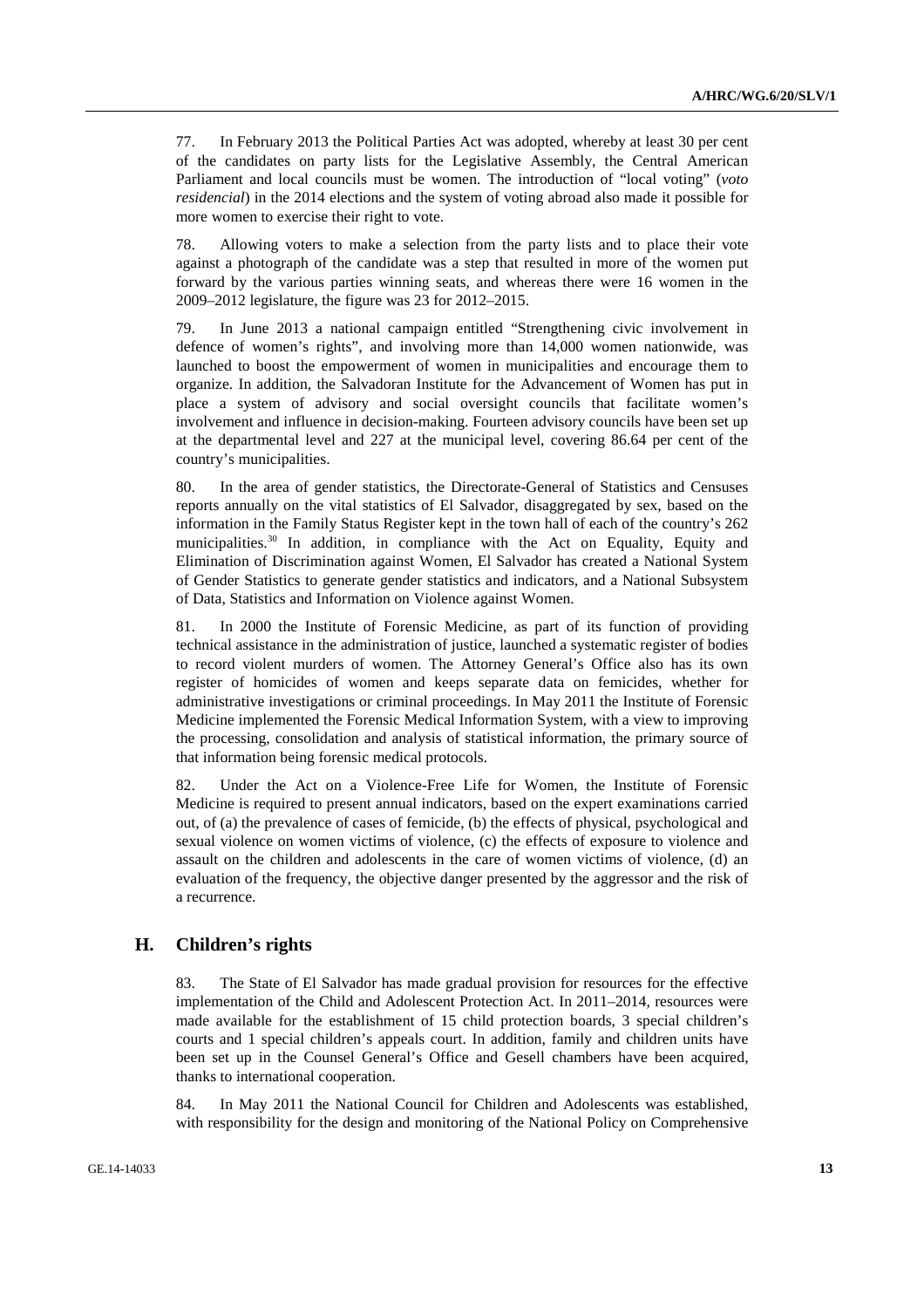Protection for Children and Adolescents, which was adopted in May 2013 for the period 2013–2023.

85. The Council coordinates the National System for the Protection and Effective Defence of Child and Adolescent Rights, which comprises the Council itself, local children's and adolescents' rights committees, child protection boards, associations for the protection and care of children, the Salvadoran Institute for Child and Adolescent Development, the Counsel General's Office, the Office of the Human Rights Advocate, and members of the Shared Care Network, i.e., all civil society organizations and State agencies that work with children's issues, which has made for a significant inflow of human, technical and financial resources.31

86. Policies and plans to protect children's and adolescents' rights have been promulgated: the National Youth Policy and Plan of Action (both for 2011–2024); the National Policy on Justice, Public Security and Civic Harmony (2010); the Inclusive Education Policy (December 2010) and the National Strategy for Prevention of Violence (2013). The Ministry of Justice and Public Security has set up the General Directorate for Social Prevention of Violence and for a Culture of Peace and, in 2012, the Office for the Prevention of Violence was set up by executive decree.

87. Under the National Policy on Comprehensive Protection for Children and Adolescents, the Council has several strategies to prevent and deal with violence of any kind against children and adolescents. In 2013 it launched the "Mark my life" radio, television and press campaign to inform and sensitize the population regarding children's and adolescents' right to physical, psychological and sexual integrity. A video, "Your rights, my word", was also produced, with a view to creating a culture of respect for children's and adolescents' rights in El Salvador.

88. To improve access to education, the monthly subscriptions, and indeed all payments for education from preschool to secondary nationwide, including in rural areas, have been abolished and the proposal to make the State school-leaving certificate free of charge was adopted. The inclusive full-time attendance model has now been applied in response to the need to involve youngsters in community development projects, using a high-quality learning model that sets aside time for acquiring knowledge of other kinds, in a holistic approach to education. For implementation of this project the areas identified are ones where poverty rates are high and violence more frequent.

89. In 2013 work started on the design and implementation of a teachers' strategy in support of inclusion, which is intended as input to inclusive education in schools and classrooms and as a boost to quality educational provision for students at risk of exclusion.

90. The Flexible Education Schemes Programme, which aims to ensure that students stay in school, is also having a positive impact on women as it opens up the possibility for them to complete their secondary schooling and move on to higher studies or technical training; between 2011 and 2012, 20,549 women in urban areas benefited from the programme, and 3,998 in rural areas.

91. Steps have also been taken to involve various sectors in the Literacy Plan and Programme across the country. The project is supported by bodies such as the National Literacy Commission and departmental and municipal literacy commissions. The overall rate of illiteracy in El Salvador has dropped by 5.23 per cent, from 17.97 per cent to 12.74 per cent.

92. The Child and Adolescent Protection Act and the National Policy on Comprehensive Protection for Children and Adolescents both apply the principle of equality as their guiding principle. The National Policy includes among its strategies and action lines extension of the coverage of programmes that foster the values of solidarity, tolerance and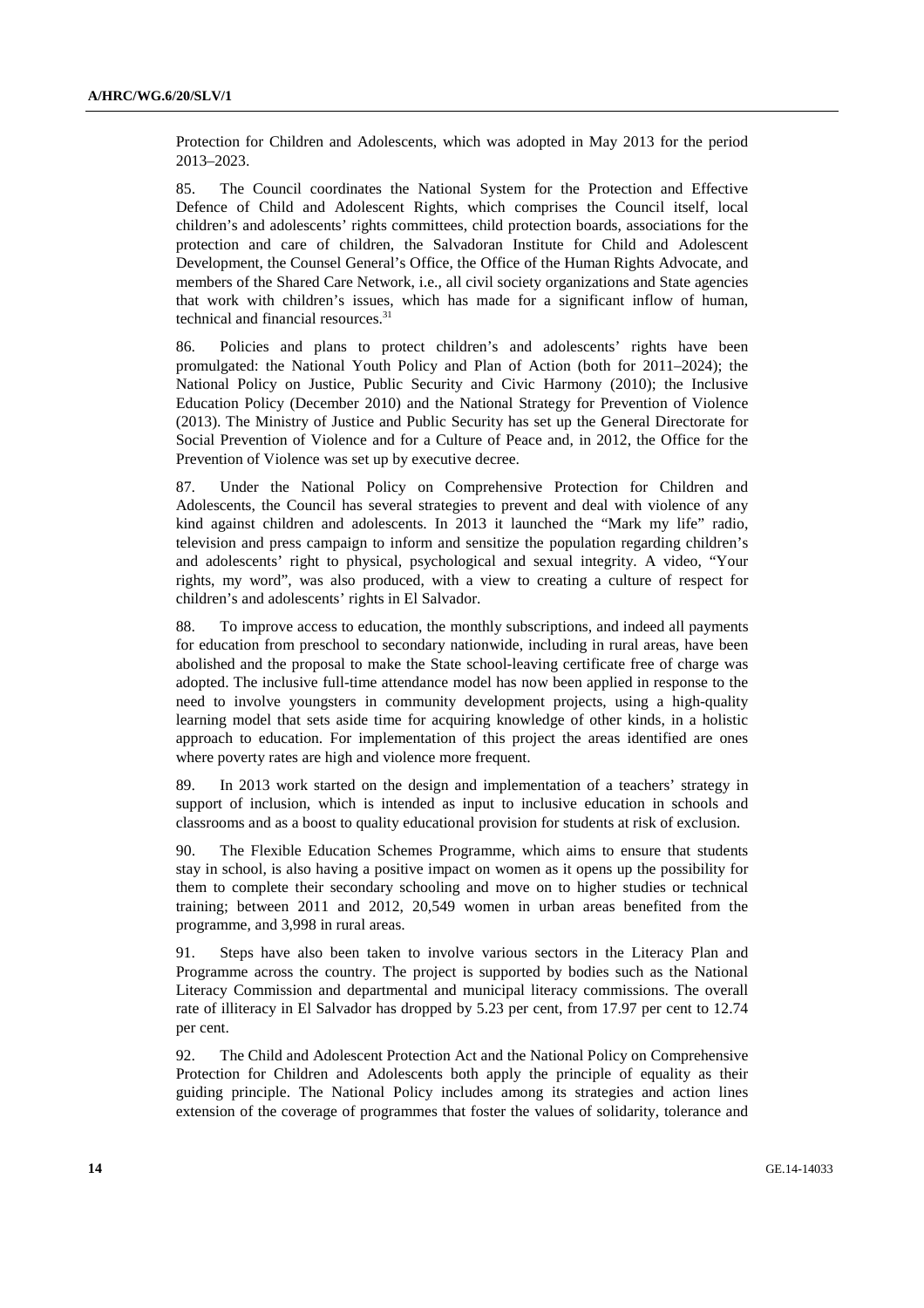cultural identity in children and adolescents, and the development of educational curricula that take due account of the indigenous peoples' traditional culture, aim to promote and strengthen their identity and sense of belonging, encourage inclusion at the local and national levels, with due respect for sociocultural differences, and promote and spread the use of the indigenous languages and artistic and cultural events of various kinds.

93. As regards action to promote non-discrimination and the rights of children and adolescents living with HIV, the National Policy provides for the launch of HIV awarenessraising, information and training programmes, for families, teachers, the staff of public institutions and the general public, in order to do away with such discrimination.

94. For children and adolescents with disabilities, the National Policy provides for action to ensure their inclusion, the recovery of their health and appropriate rehabilitation services. The National Council has devised audiovisual material on the promotion and dissemination of their rights, with the direct involvement of children and adolescents with disabilities, and has made accommodations at its main headquarters to ensure accessibility for persons with disabilities. Another significant event was the publication in 2012 of the Child and Adolescent Protection Act in Braille.

95. As to the inclusion of LGBTI persons, during the national consultations on the drafting of the National Policy on Comprehensive Protection for Children and Adolescents, a sexual diversity focus group of adolescents was formed to provide input to the formulation of strategies and lines of action.

96. In reply to the recommendation that El Salvador should amend the Family Code to raise the minimum age for marriage to 18 and define forced marriage as a crime, current family law in El Salvador makes the fact of being under 18 one of the absolute impediments to marriage.<sup>32</sup> In addition, domestic law includes forced marriage as one possible component of the offence of trafficking in persons.<sup>33</sup>

97. With regard to child labour, the Child and Adolescent Protection Act establishes a framework of regulations and safeguards aimed at the elimination of child labour and the protection of adolescent workers.<sup>34</sup> In 2010 a "Road map to make El Salvador a country free from the worst forms of child labour" was published.

98. The National Committee on the Elimination of the Worst Forms of Child Labour, which was created in 2005 and is coordinated by the Ministry of Labour and Social Security, is working on instruments to address and monitor the worst forms of child labour. Under the coordination of the Ministry of Economic Affairs, it has developed the National System of Information on Child Labour and devised a concept of child labour that covers its various types and its worst forms; it also makes applicable at the national level the guidelines contained in Ministerial Decision No. 241, issued in 2011 by the Ministry of Labour and Social Security, which lists the hazardous activities and work that may not be carried out by children and adolescents.

99. A project on eliminating child labour in El Salvador by means of economic empowerment and social inclusion<sup>35</sup> has been put in place for 2010–2014, in order to strengthen the capacity of various government agencies to plan and carry out action to combat child labour, and to promote strategic and effective action to deal with it. The project involves various civil society organizations and strategic players at the national level.

100. The Ministry of Labour has an inter-agency protocol on the prevention of child labour and the withdrawal of children and adolescents from child labour, including mechanisms for referral and coordination between the Ministry of Labour and Social Security and other key players; it defines the scope of action for agencies working to eliminate child labour.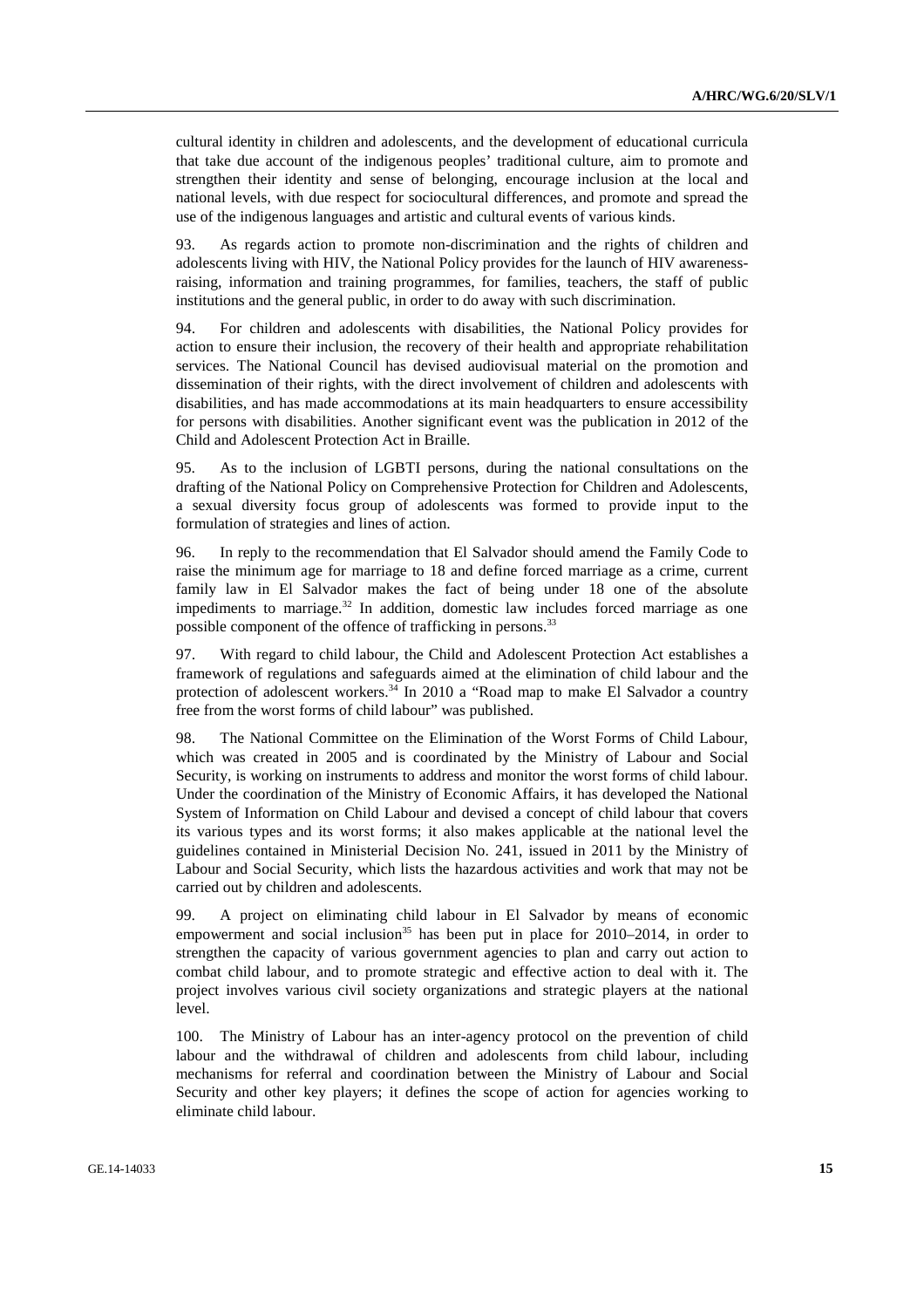101. The National Policy includes lines of action that constitute guidelines for the preparation of plans, programmes and projects to prevent and eliminate child labour and for the design of mechanisms for protection from child labour and from other activities for the purposes of economic exploitation.

102. As to school discipline, the Child and Adolescent Protection Act prohibits corporal punishment and abuse and physical and psychological ill-treatment of any kind; it also prohibits any form of punishment for students who are pregnant or become mothers.

#### **I. Migrants and refugees**

103. The defence of the human rights of migrants is one of the pillars of Salvadoran foreign policy. One major achievement in 2014 was the right to vote for Salvadorans abroad, which was implemented in the February elections and the second round in March the same year.

104. In 2011 work resumed on the preliminary Migration Bill — intended to replace the 1958 Migration and Aliens Act — with the involvement of civil society and government agencies working with migration.

105. In 2011, in recognition of the importance of the Salvadoran migrant population, the Special Act on the Protection and Advancement of Salvadoran Migrants and Their Families was adopted; the Act established the National Council for the Protection and Advancement of Migrants and Their Families, which has been working since October 2012 with various government sectors, academia and civil society.

106. Progress has been made in the protection and safeguarding of migrants' fundamental rights, by means of new legislation and training, and awareness-raising campaigns on migrants' rights for employers and government officials working in the area of migration, border police, migration officials, social workers, judges and prosecutors, among others.

107. In 2012 a study on international migration, children and adolescents in El Salvador was completed and provided information on those who are left looking after children and adolescents when one or more of their parents migrate, and how they are affected; another study, entitled "Hope travels without a visa", on young people and undocumented migration in El Salvador, elucidated the risks faced by youngsters who migrate without papers.

108. The Ministry of Foreign Affairs has launched a Programme for Reintegration of Returning Migrants, which helps in detecting human rights violations and serious offences; it coordinates with the Directorate-General for Migration and Alien Affairs under the "Welcome home" programme, to ensure the best conditions for arrival by air of at-risk cases and children and adolescents, with support for care provision from the network of consulates and the Ministry of Health.

109. In order to safeguard the rights of migrant children, particularly when unaccompanied or in an irregular situation while in transit through national territory, they are referred to the agency responsible for their protection. If they are accompanied by a family member the principle of family reunification applies and they are dealt with in a migrant centre,<sup>36</sup> where they are given medical and psychological care, food and recreation. The State of El Salvador recognizes the complexity of migration, and particularly the rise in the numbers of unaccompanied migrant children, and it is therefore the focus of interagency efforts, under the leadership of the National Council for Children and Adolescents, and a campaign entitled "Don't risk your lives" has been launched to discourage children and adolescents from migrating.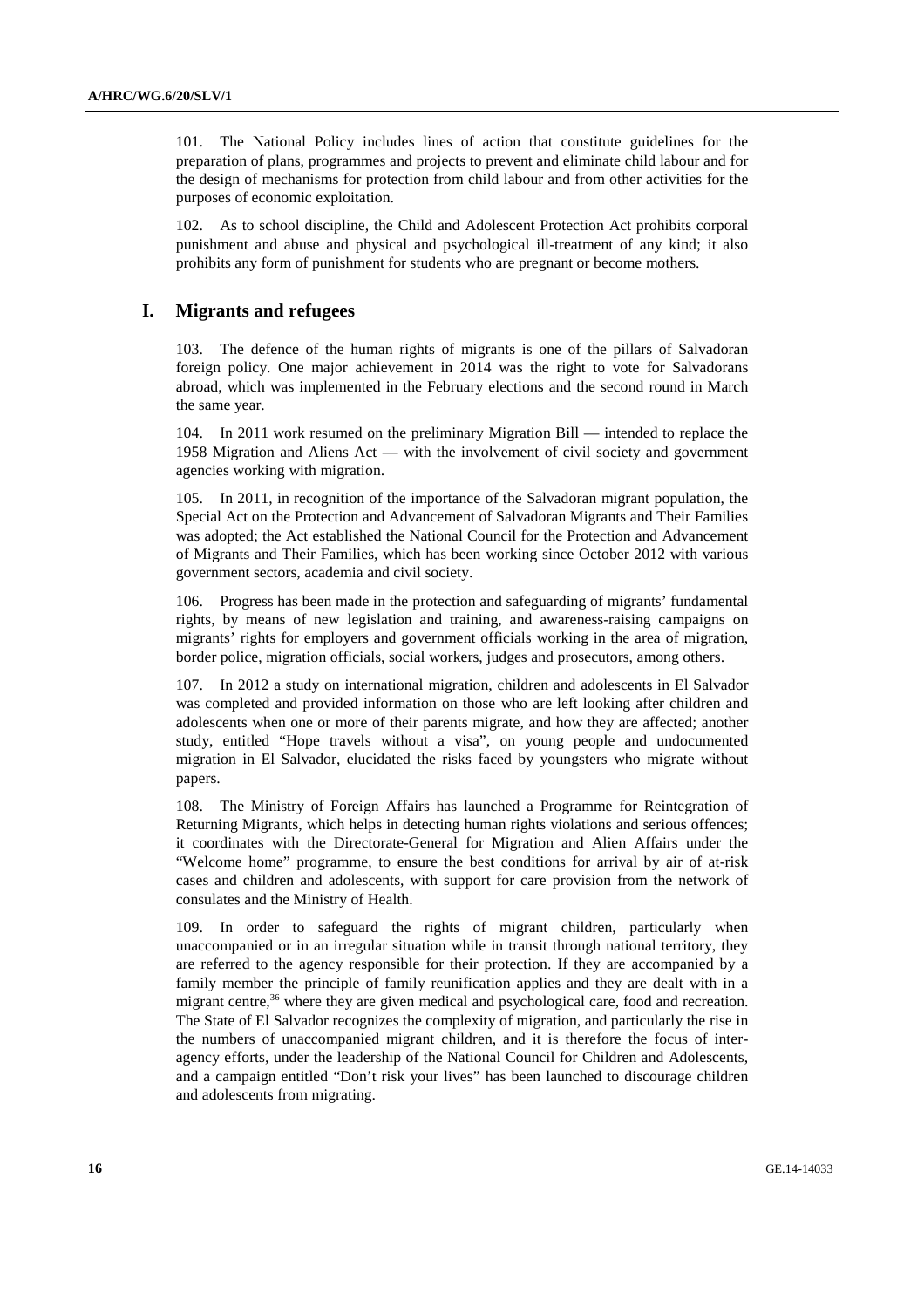110. In 2013 the format of refugees' residence permits was changed to make them look the same as temporary and provisional residence permits, so as to prevent any kind of stigmatization. In addition, in March 2013 a letter of understanding on the issuance of travel documents for refugees was signed by the Ministry of Justice and Public Security and the Ministry of Foreign Affairs, with the aim of coordinating efforts and resources in the issuing of such documents.

# **J. Indigenous peoples**

111. In June 2014 the Legislative Assembly ratified an amendment to article 63 of the Constitution inserting a paragraph stating that "El Salvador recognizes the indigenous peoples and shall adopt policies to preserve and develop their ethnic and cultural identity, world view, values and spirituality."

112. Under the coordination of the National Directorate for Indigenous Peoples and Cultural Diversity, an Intercultural Health Policy has been developed with the participation of the Ministry of Health and the Salvadoran National Indigenous Coordinating Council, and with the support of the Pan American Health Organization (PAHO), and is awaiting adoption. The Policy takes account of and has due regard for the traditional practices and knowledge of the indigenous peoples in health matters. Ordinances on indigenous peoples' rights are also being developed, and the Nahuizalco and Izalco now have such ordinances.

113. The National Directorate for Indigenous Peoples and Cultural Diversity coordinates the Multisectoral Forum of Indigenous Peoples, where various government bodies and indigenous organizations meet to help ensure that the subject of indigenous peoples is covered in the work of the Government. Monthly meetings have been held since October 2011 to hear from indigenous peoples' organizations and set in motion projects and processes for the benefit of the indigenous communities.

114. The State registers older Nahuat-speakers as recipients of the basic universal pension.

# **K. Reparation for victims of the internal armed conflict**

115. In January 2010 the President of El Salvador performed an act of redress and apologized to the victims of human rights violations committed during the past internal armed conflict; this marked the start of a series of State initiatives to provide reparation to the victims of the armed conflict, as part of the peacebuilding process under way in El Salvador.

116. Progress has also been made in making reparation to victims as ordered in cases where the Inter-American Court of Human Rights has handed down sentences, but the State has on its own initiative been carrying out the Programme of Reparations for Victims of Serious Human Rights Violations Committed during the Internal Armed Conflict.<sup>37</sup> As part of this Programme, which was devised with the help of civil society organizations representing victims of the internal armed conflict, measures — including some of great symbolic significance — will be taken in various areas such as health, education, food provision and participation in economic life.

117. In parallel with the preparation of this Programme, there was a major drive to register victims; this was done in two stages and was also carried out with the help of civil society victims' organizations. The register is the source of information on beneficiaries of the measures and contains an extensive description of the measures; it also allows new victims to be incorporated on application to the registry's administrative board, which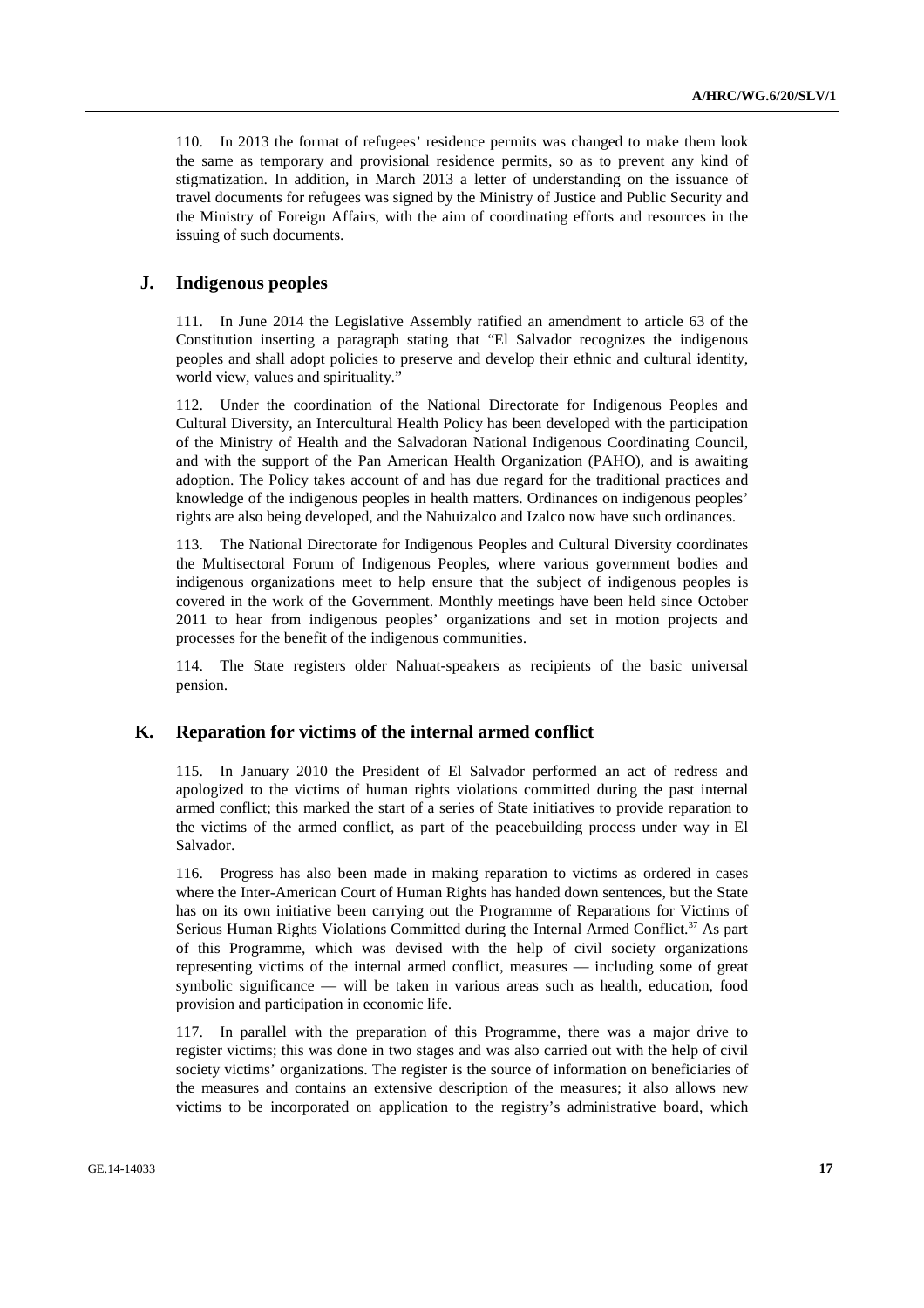comprises representatives of the Secretariat for Social Inclusion, the Ministry of Foreign Affairs and the Directorate-General of Statistics and Censuses, as well as two delegates from victims' organizations.

# **L. Mechanism for follow-up of the universal periodic review**

118. The above actions and measures were coordinated and carried out within the institutional framework that has been amply described in this report: the National Council on AIDS; the National Council for Persons with Disabilities; the National Council on Comprehensive Care for Older Persons; the National Council for Children and Adolescents; the National Council for the Protection and Advancement of Migrants and Their Families; the National Council on Trafficking in Persons; the National Education Council; the National Youth Council; and the National Council on Food and Nutrition Security.

119. These councils act as liaison bodies between the Government and society in the formulation of public policy and action plans and in the monitoring of action taken in their respective areas of competence, and they therefore constitute an effective mechanism for the follow-up of recommendations made in the universal periodic review.

120. The Economic Affairs Office and the Social Affairs Office, which were created in June 2009, have also played a key role in coordinating the design and drafting of the public policies of the various State bodies, in order to ensure their compatibility with the General Plan for Government, optimization of resources and simplification of functions.<sup>38</sup> In addition, the specific mechanisms for monitoring the legal framework for women's equality, namely the Special Technical Commission and the National System for Substantive Equality, have proved valuable instruments for follow-up to the recommendations.

# **M. Cooperation with United Nations special procedures and mechanisms: voluntary pledges and undertakings**

121. In its oral presentation to the universal periodic review, El Salvador issued a standing open invitation to the United Nations special procedures, an invitation that also applied to Organization of American States (OAS) procedures, and as a result has had visits from: the Special Rapporteur on violence against women (March 2010), the Special Rapporteur on the sale of children, child prostitution and child pornography (August 2010), the Rapporteurship on the Rights of Persons Deprived of Liberty (October 2010), the Special Rapporteur on the Rights of Women, Economic, Social and Cultural Rights (November 2010), the Special Rapporteur on the rights of indigenous peoples (August 2012), the Working Group on Arbitrary Detention (February 2012), the Special Rapporteur on the independence of judges and lawyers (November 2012), the Rapporteur on the Rights of the Child (May 2013), the Special Representative of the United Nations Secretary-General (July 2013), the Special Rapporteur on human rights and disability (November 2013).

122. The following periodic reports have been submitted: the second report on the Convention against Torture and Other Cruel, Inhuman or Degrading Treatment or Punishment (2009), the sixth report on the International Covenant on Civil and Political Rights (2010), the initial report on the Optional Protocol to the Convention on the Rights of the Child on the sale of children, child prostitution and child pornography (2010), the combined third and fourth reports on the Convention on the Rights of the Child (2010), the fourteenth and fifteenth reports on the International Convention on the Elimination of All Forms of Racial Discrimination (2010), the initial report on the implementation of the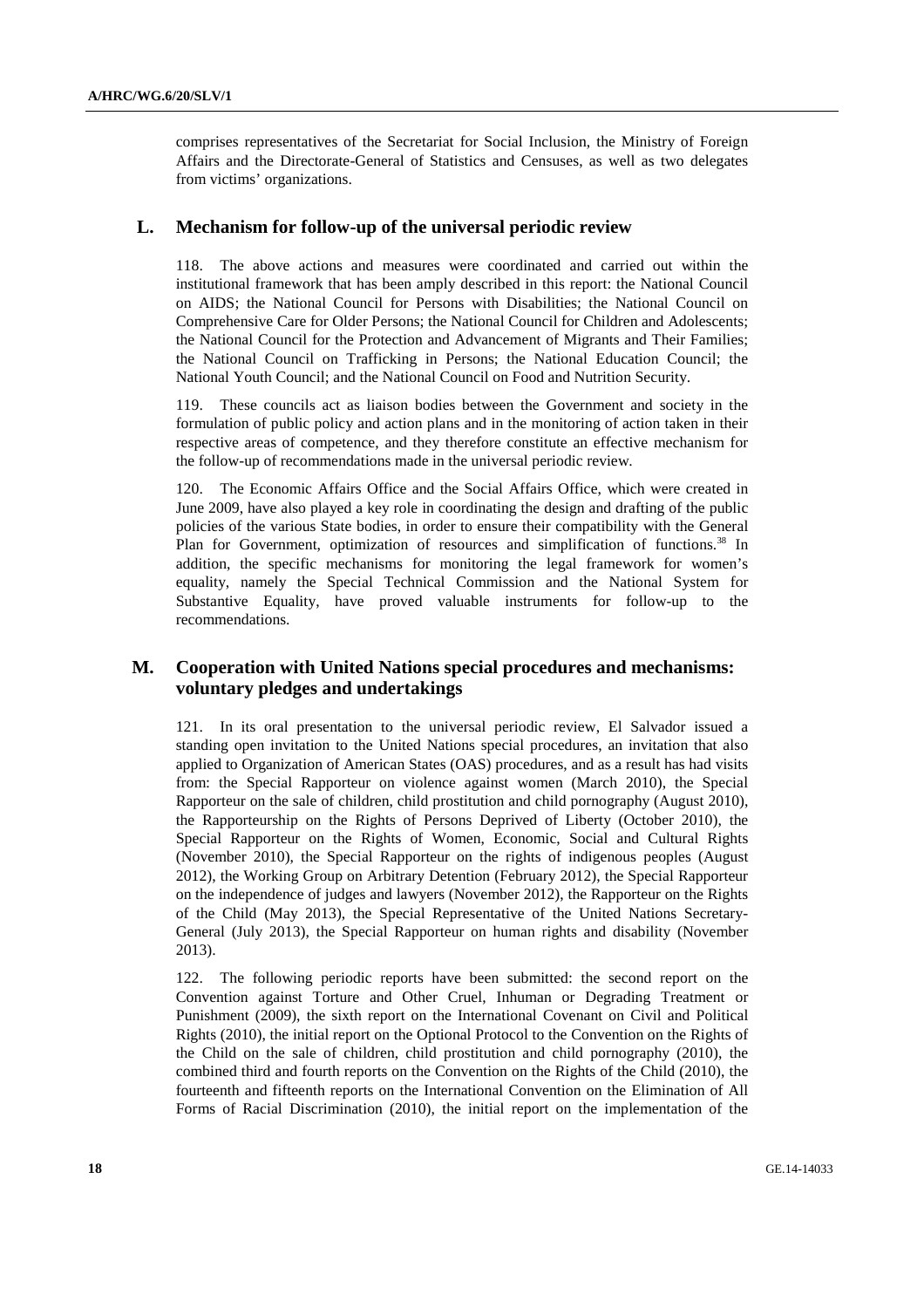Convention on the Rights of Persons with Disabilities (2010), the first report to the universal periodic review (2010), the sixteenth and seventeenth reports to the Committee on the Elimination of Racial Discrimination (2013), and the second report on the International Convention on the Protection of the Rights of All Migrant Workers and Members of Their Families (2014).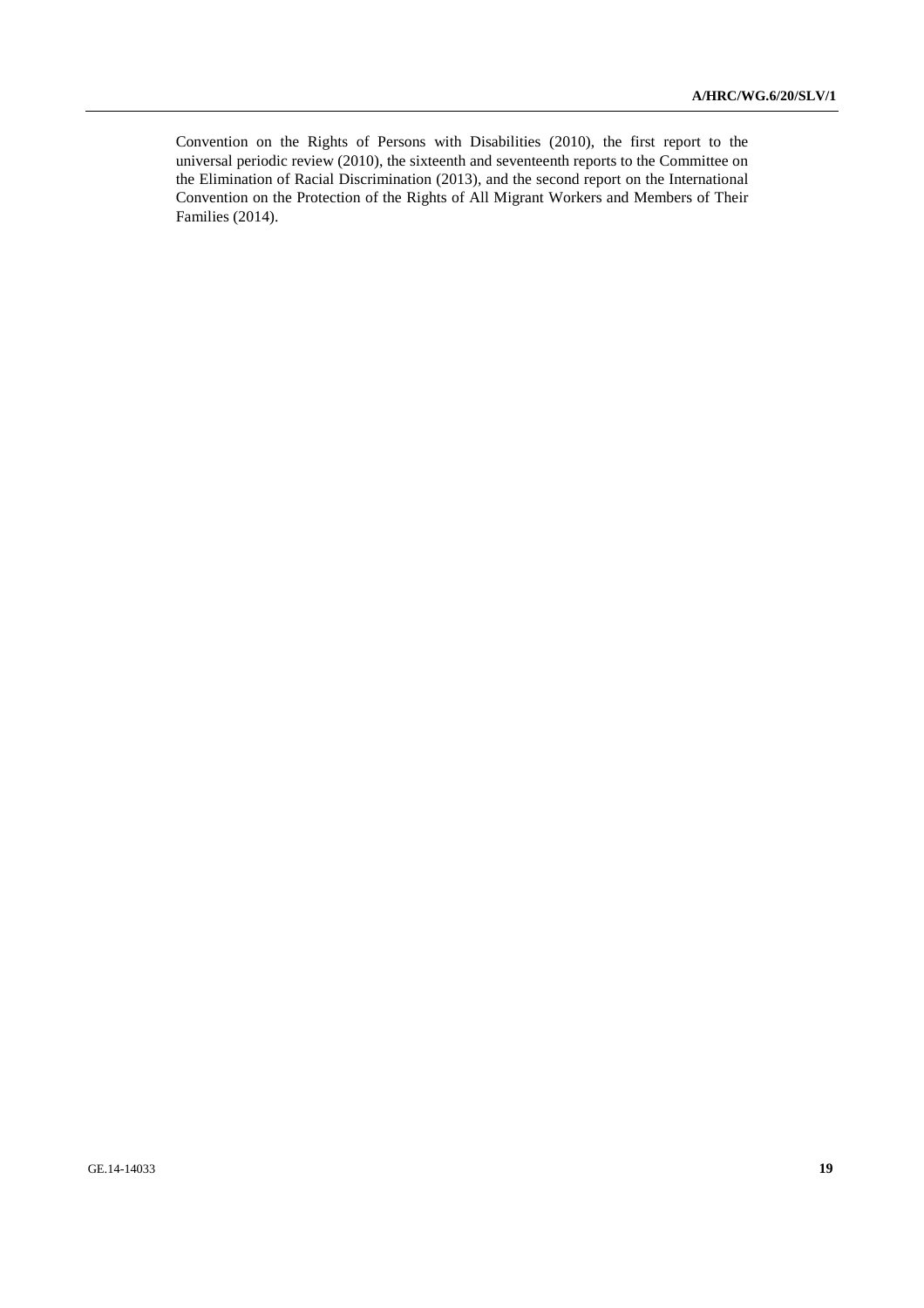# **Annex**

## **Decretos legislativos**

1. Ratificación del Segundo Protocolo Facultativo del Pacto Internacional de Derechos Civiles y Políticos destinado a abolir la pena de muerte:

http://www.asamblea.gob.sv/eparlamento/indice-legislativo/buscador-de-documentoslegislativos/ratificase-el-segundo-protocolo-del-pacto-internacional-de-derechos-civilespoliticos-destinados-a-abolir-la-pena-de-muerte

2. Ley Especial para una Vida Libre de Violencia para las mujeres:

http://www.asamblea.gob.sv/eparlamento/indice-legislativo/buscador-de-documentoslegislativos/ley-especial-integral-para-una-vida-libre-de-violncia-para-las-mujeres

3. Ley de Igualdad, Equidad y Erradicación de la discriminación contra las Mujeres:

http://www.asamblea.gob.sv/eparlamento/indice-legislativo/buscador-de-documentoslegislativos/ley-de-igualdad-equidad-y-erradicacion-de-la-discriminacion-contra-lasmujeres

4. Ley de Protección Integral de la Niñez y Adolescencia:

http://www.asamblea.gob.sv/eparlamento/indice-legislativo/buscador-de-documentoslegislativos/ley-de-proteccion-integral-de-la-ninez-y-adolecencia

5. Ley General de la Juventud:

http://www.asamblea.gob.sv/eparlamento/indice-legislativo/buscador-de-documentoslegislativos/ley-general-de-juventud

6. Ley de Atención Integral para la Persona Adulta Mayor:

http://www.asamblea.gob.sv/eparlamento/indice-legislativo/buscador-de-documentoslegislativos/ley-de-atencion-integral-para-la-persona-adulta-mayor

7. Ley Especial para la Protección y Desarrollo de la Persona Migrante Salvadoreña y su Familia:

http://tbinternet.ohchr.org/Treaties/CMW/Shared%20Documents/SLV/INT\_CMW\_ADR\_S LV\_16593\_S.pdf

8. Ley de Equiparación de Oportunidades para las personas con discapacidad:

http://www.asamblea.gob.sv/eparlamento/indice-legislativo/buscador-de-documentoslegislativos/ley-de-equiparacion-de-oportunidades-para-las-personas-con-discapacidad

9. Ley Especial para el Ejercicio del Voto desde el Exterior en las Elecciones Presidenciales:

http://www.asamblea.gob.sv/eparlamento/indice-legislativo/buscador-de-documentoslegislativos/ley-especial-para-el-ejercicio-fiscal-del-voto-desde-el-exterior-en-laelecciones-presidenciales

10. Ley de Desarrollo y Protección Social:

http://www.asamblea.gob.sv/eparlamento/indice-legislativo/buscador-de-documentoslegislativos/ley-de-desarrollo-y-protecion-social

11. Ley General de prevención de riesgos en los lugares de trabajo:

http://www.asamblea.gob.sv/eparlamento/indice-legislativo/buscador-de-documentoslegislativos/ley-general-de-prevencion-de-riesgo-en-lugares-de-trabajo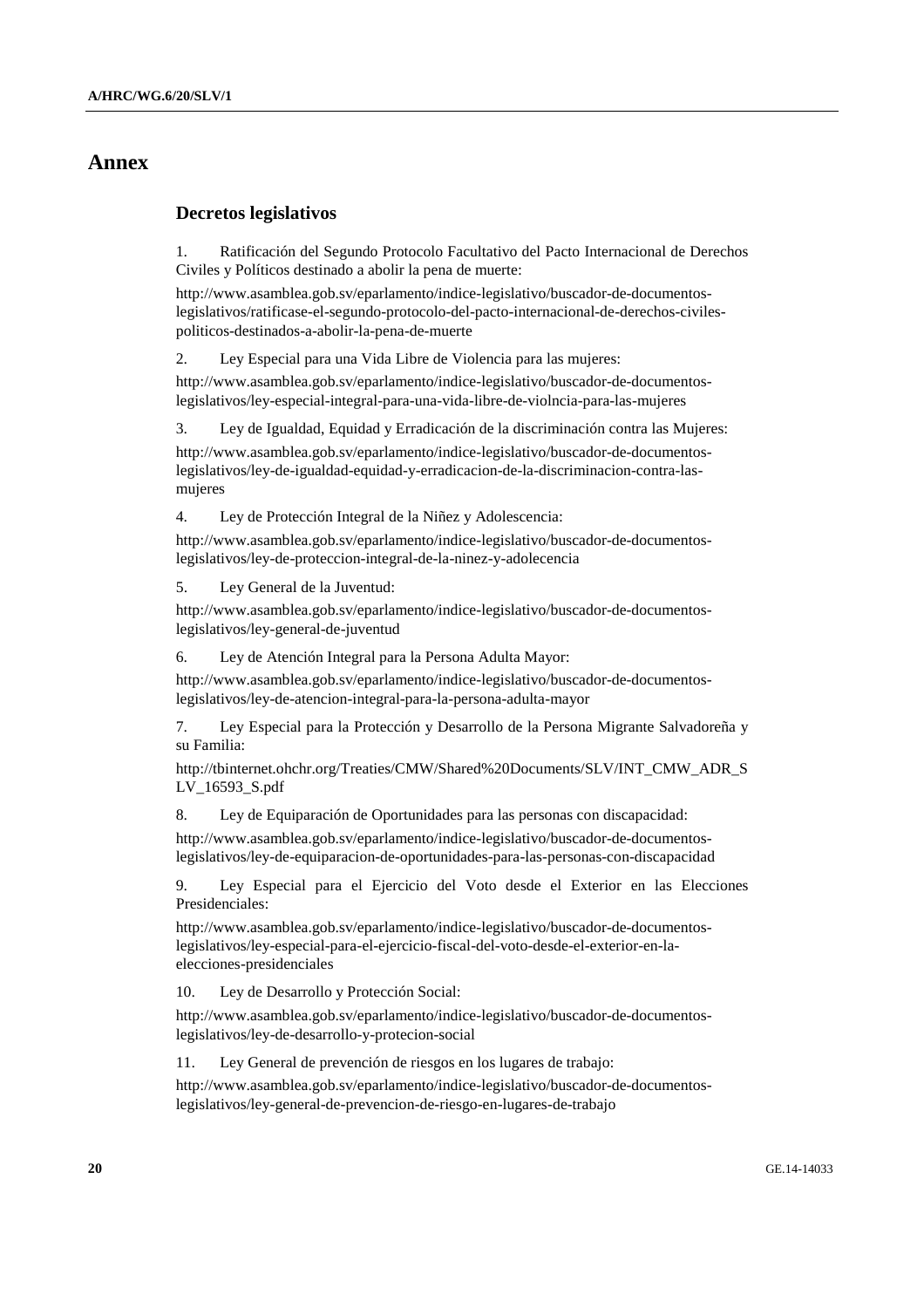12. Ley Marco para la Convivencia Ciudadana y Contravenciones Administrativas:

http://www.asamblea.gob.sv/eparlamento/indice-legislativo/buscador-de-documentoslegislativos/ley-marco-para-la-convivencia-ciudadana-y-contravenciones-administrativas

13. Ley de Medicamentos:

http://www.asamblea.gob.sv/eparlamento/indice-legislativo/buscador-de-documentoslegislativos/ley-de-medicamentos

14. Ley de promoción, protección y apoyo a la lactancia materna:

http://www.asamblea.gob.sv/eparlamento/indice-legislativo/buscador-de-documentoslegislativos/ley-de-promocion-proteccion-y-apoyo-a-la-lactancia-materna

15. Ley Especial para la Intervención de las Telecomunicaciones:

http://www.asamblea.gob.sv/eparlamento/indice-legislativo/buscador-de-documentoslegislativos/ley-especial-para-la-intervencion-de-las-telecomunicaciones

16. Ley de Acceso a la Información Pública:

http://www.cnr.gob.sv/index.php?option=com\_phocadownload&view=category&id=35:ley -de-acceso-a-la-informacion-publica-laip&Itemid=277

17. Ley de Adquisiciones y Contrataciones de la Administración Pública:

http://www.asamblea.gob.sv/eparlamento/indice-legislativo/buscador-de-documentoslegislativos/ley-de-adquisiciones-y-contrataciones-de-la-administracion-publica

18. Ley de Ética Gubernamental:

http://www.google.com.sv/url?url=http://asamblea.gob.sv/eparlamento/indicelegislativo/buscador-de-documentos-legislativos/ley-de-etica-gubernamental-1&rct=j&frm=1&q=&esrc=s&sa=U&ei=XNTXU5H\_CrLhsAT9qYHYCQ&ved=0CCQQF jAD&usg=AFQjCNFWi2RoXb2tTQItUNfep\_V-y9QYBg

19. Ley Contra el Lavado de Dinero y Activos:

http://www.asamblea.gob.sv/eparlamento/indice-legislativo/buscador-de-documentoslegislativos/ley-contra-el-lavado-de-dinero-y-de-archivos

20. Ley Especial de Extinción de Dominio y de la Administración de los Bienes de Origen o Destinación Ilícita:

http://www.asamblea.gob.sv/eparlamento/indice-legislativo/buscador-de-documentoslegislativos/ley-especial-de-extincion-de-dominio-y-de-la-administracion-de-los-bienes-deorigen-o-destinacion-ilicita

21. Ley de Ordenamiento y Desarrollo Territorial:

http://www.asamblea.gob.sv/eparlamento/indice-legislativo/buscador-de-documentoslegislativos/ley-de-ordenamiento-y-desarrollo-territorial

22. Ley Especial de Lotificaciones y Parcelaciones Habitacionales:

http://www.asamblea.gob.sv/eparlamento/indice-legislativo/buscador-de-documentoslegislativos/ley-especial-de-lotificaciones-y-parcelaciones-para-fines-habitacionales

23. Ley de Agilización de Trámites para proyectos de construcción:

http://www.asamblea.gob.sv/eparlamento/indice-legislativo/buscador-de-documentoslegislativos/ley-especial-de-agilizacion-de-tramites-para-el-fomento-de-proyectos-deconstruccion

24. Ley General de Educación:

http://www.asamblea.gob.sv/eparlamento/indice-legislativo/buscador-de-documentoslegislativos/ley-general-de-educacion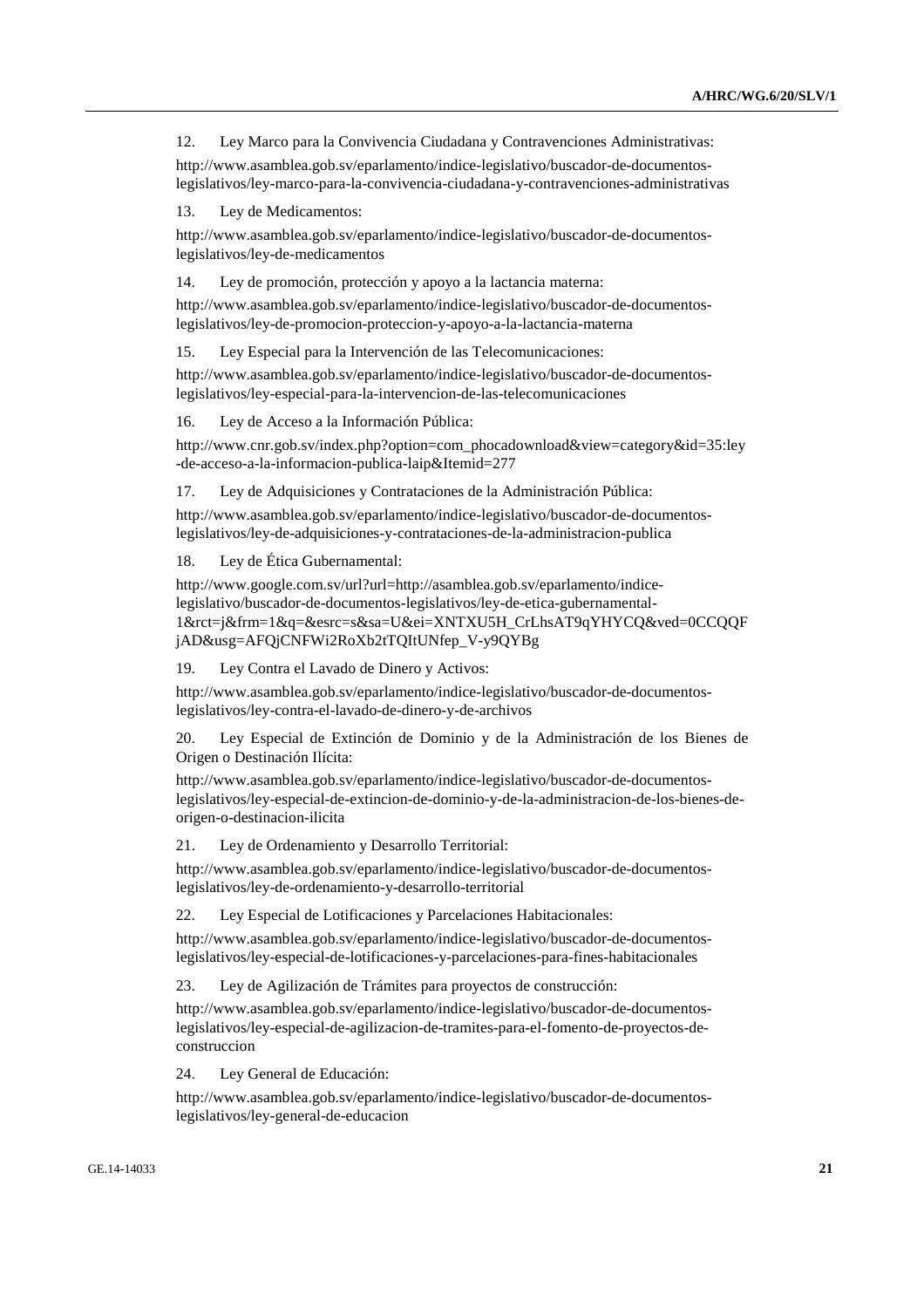#### 25. Ley de la Carrera Docente:

http://www.asamblea.gob.sv/eparlamento/indice-legislativo/buscador-de-documentoslegislativos/ley-de-la-carrera-docente

26. Ley de Partidos Políticos:

http://www.google.com.sv/url?url=http://www.asamblea.gob.sv/eparlamento/indicelegislativo/buscador-de-documentos-legislativos/ley-de-partidospoliticos&rct=j&frm=1&q=&esrc=s&sa=U&ei=z-DXU9rCCYblsASejYDQCw&ved=0CBIQFjAA&usg=AFQjCNGAFUd0kOYPqWocUnn upYyhtSjdeg

27. Código de Familia:

http://www.asamblea.gob.sv/eparlamento/indice-legislativo/buscador-de-documentoslegislativos/codigo-de-familia

28. Código Penal:

http://www.asamblea.gob.sv/eparlamento/indice-legislativo/buscador-de-documentoslegislativos/codigo-penal

29. Ley Especial de Extinción de Dominio y de la Administración de los Bienes de Origen o Destinación Ilícita:

http://www.asamblea.gob.sv/eparlamento/indice-legislativo/buscador-de-documentoslegislativos/ley-especial-de-extincion-de-dominio-y-de-la-administracion-de-los-bienes-deorigen-o-destinacion-ilicita

## **Decretos ejecutivos**

30. Decreto Ejecutivo 56. Disposiciones para evitar toda forma de discriminación en la administración pública por razones de identidad de género y/o de orientación sexual:

http://www.google.com.sv/url?url=http://www.rree.gob.sv/laip/index.php%3F/downloads/ marco-normativo/148-decreto-ejecutivo-56-

discriminacion/download.php&rct=j&frm=1&q=&esrc=s&sa=U&ei=LcfSU-

3pDO3JsQS3r4DwCw&ved=0CBkQFjAB&usg=AFQjCNGibxtgeuPtGtI7xmXPXq7rLt83 cQ

31. Decreto Ejecutivo N°63:

http://www.conasan.gob.sv/index.php?option=com\_content&view=article&id=89&Itemid= 185

32. Decreto Ministerial N°241:

http://escuela.fgr.gob.sv/wp-content/uploads/2011/10/Acuerdo-Ejecutivo-No-241- MINITRAB-sobre-listado-de-actividades-y-trabajos-peligrosos-EL-SALVADOR.pdf

33. Gabinete de Gestión para la Prevención de la Violencia:

http://www.diariooficial.gob.sv/diarios/do-2012/09-septiembre/10-09-2012.pdf

# **Acuerdos**

34. Acuerdo N° 15-06, Gratuidad del Bachillerato Público:

http://launion.mined.gob.sv/downloads/Desarrollo%20de%20taller%20completo%20y%20 actualizado%20sobre%20liquidaciones/NORMATIVA%20GRATUIDAD%20CUOTAS% 20BACHILLERATO.pdf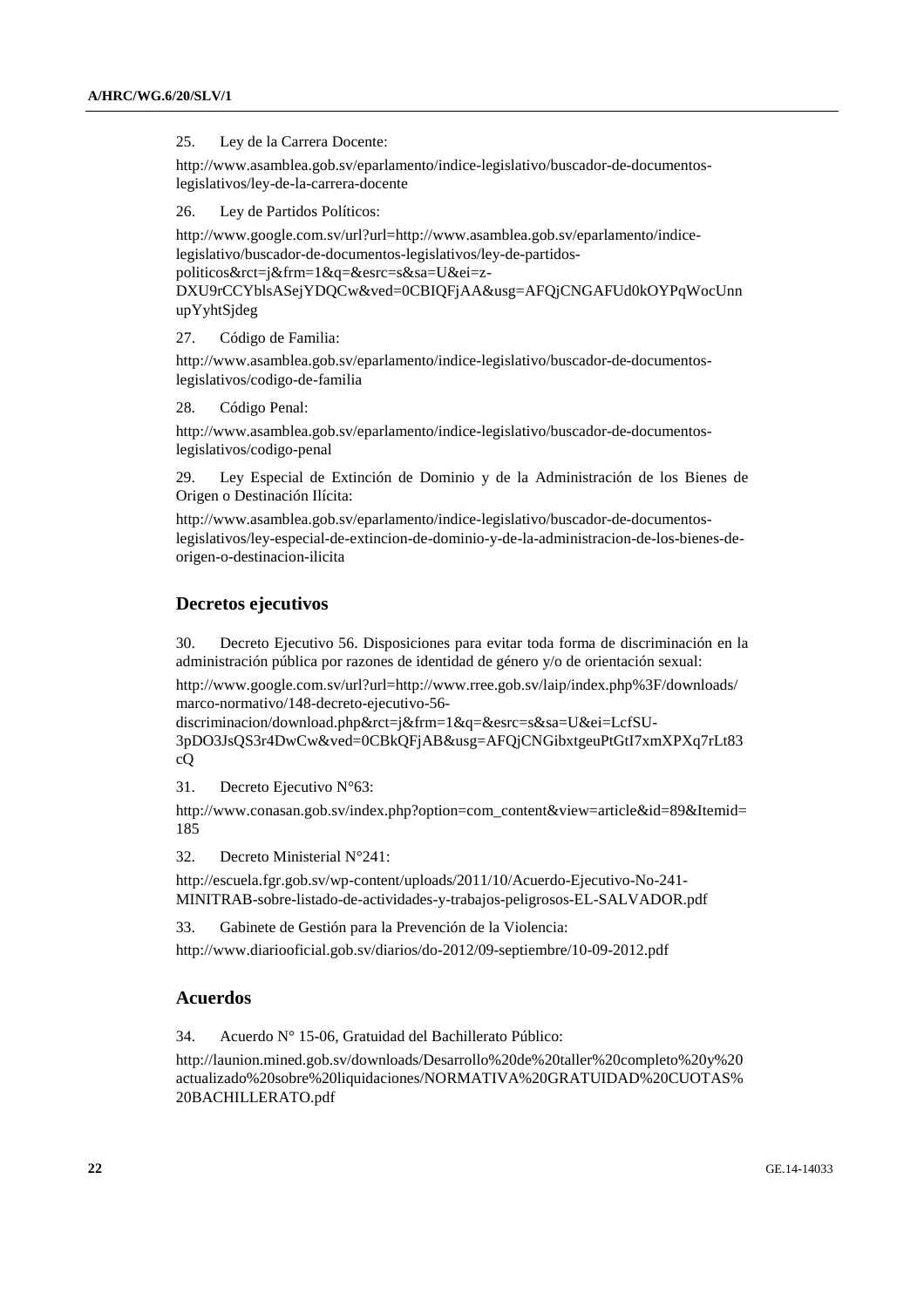# **Políticas**

35. Política Nacional para el acceso de las Mujeres a una Vida Libre de Violencia: http://www.fosalud.gob.sv/phocadownload/politica\_nacional\_violencia.pdf

36. Política Nacional de Seguridad Alimentaria y Nutricional:

http://www.paho.org/els/index2.php?option=com\_docman&task=doc\_view&gid=767&Ite mid=99999999

37. Política de Salud Sexual Reproductiva:

http://www.salud.gob.sv/servicios/descargas/documentos/Documentación-Institucional/Política-de-Salud-Sexual-y-Reproductiva/Politica-de-Salud-Sexual-y-Reproductiva/

38. Política Nacional de Salud:

http://www.salud.gob.sv/servicios/descargas/documentos/func-startdown/448/

39. Política Nacional de Participación Social en Salud:

http://www.salud.gob.sv/archivos/pdf/Politica\_Nacional\_de\_Participacion\_Social\_en\_Salu d\_consulta\_publica.pdf

40. Política Nacional de Medio Ambiente:

http://www.marn.gob.sv/especiales/pnma2012/Politica\_Nacional\_MedioAmbiente\_2012.pd f

41. Política de Educación Inclusiva:

http://www.mined.gob.sv/jdownloads/Politicas/politica\_educacion\_inclusiva.pdf

42. Política Nacional contra la Trata de Personas:

http://www.google.com.sv/url?url=http://www.seguridad.gob.sv/index.php%3Foption%3D com\_phocadownload%26view%3Dcategory%26id%3D23:%26download%3D267:%26Ite mid%3D63&rct=j&frm=1&q=&esrc=s&sa=U&ei=VtXXU8TuHevjsATN94LgBg&ved=0 CBIQFjAA&usg=AFQjCNHF3eBuhZT3ONWpN7dTrAJ3YxvFBw

43. Política Nacional de Protección Integral de la Niñez y de la Adolescencia:

http://sspas.org.sv/wp-content/uploads/2013/08/Politica-Nacional-de-Protecci%C3%B3n-Integral-de-la-Ni%C3%B1ez-y-Adolescencia-de-El-Salvador.pdf

44. Política Plan Nacional de Seguridad Alimentaria y Nutricional:

http://www.paho.org/els/index2.php?option=com\_docman&task=doc\_view&gid=767&Ite mid=99999999

45. Política Nacional de Juventud y su Plan de Acción, período 2011-2014:

http://centroamericajoven.org/sites/default/files/Poli%CC%81tica%20Nacional%20de%20J uventud%20de%20El%20Salvador%202011-2024.pdf

46. Política Nacional de Justicia, Seguridad Pública y Convivencia:

http://www.aecid.org.sv/wp-content/uploads/2014/01/Poli%C2%B4tica-Nacional-de-Justicia21.pdf?bc3f0c

47. Política Nacional de participación social en salud:

http://www.salud.gob.sv/archivos/pdf/Politica\_Nacional\_de\_Participacion\_Social\_en\_Salu d\_consulta\_publica.pdf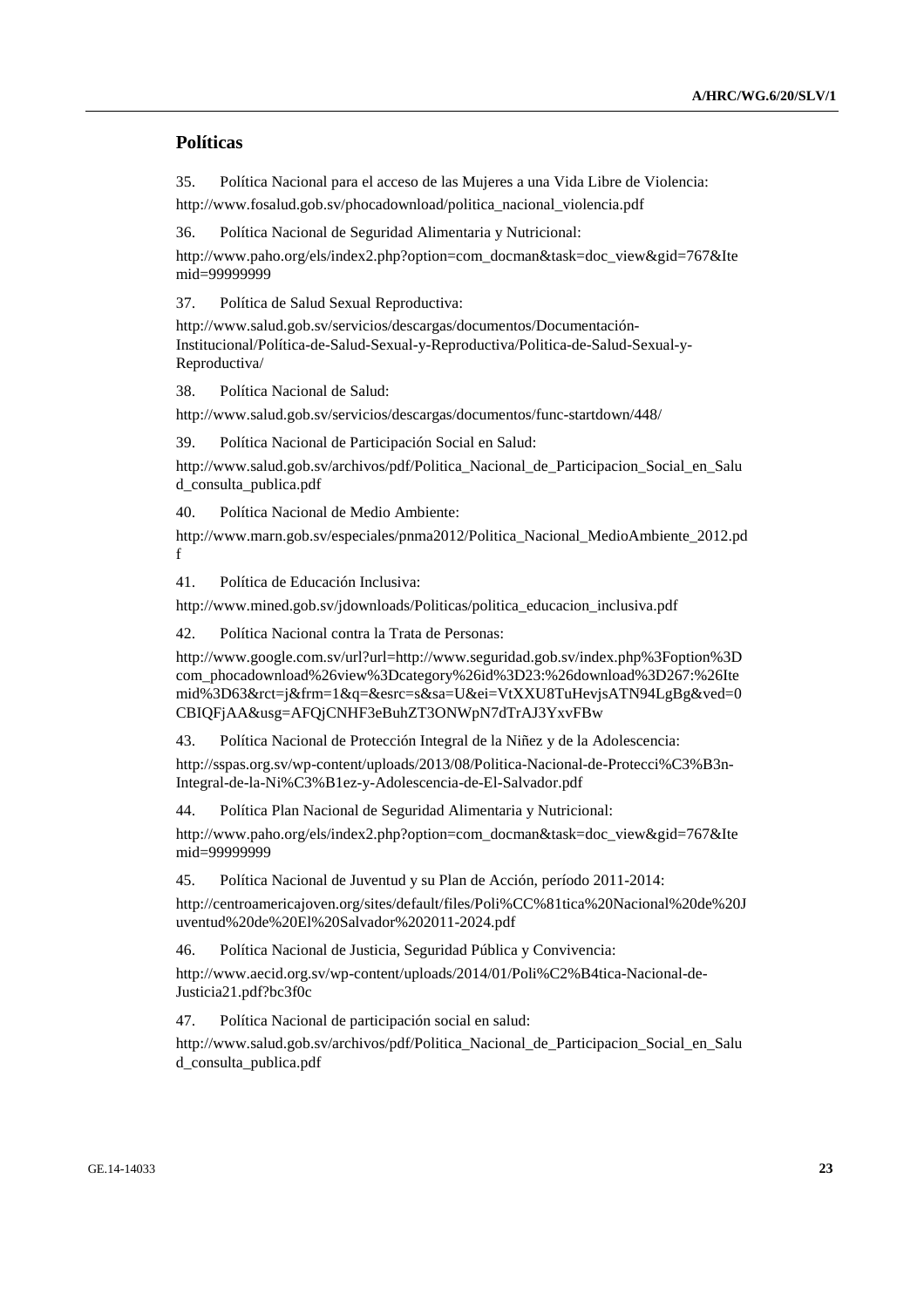48. Política Nacional de Salud Mental:

http://www.paho.org/els/index2.php?option=com\_docman&task=doc\_view&gid=219&Ite mid=99999999

# **Planes nacionales**

49. Plan Nacional de Igualdad y Equidad para las Mujeres Salvadoreñas (PNIEMS):

http://www.isdemu.gob.sv/index.php?option=com\_phocadownload&view=category&id=19 0%3Aplan-nacional-de-igualdad-y-equidad-para-las-mujeressalvadoreas&Itemid=234&lang=es

50. Plan Estratégico Nacional Multisectorial de la Respuesta al VIH-Sida e ITS 2011- 2015:

http://asp.salud.gob.sv/regulacion/pdf/planes/Plan\_Estrategico\_Nacional\_Multisectorial\_de la Respuesta al VIH SIDA e ITS 2011 2015.pdf

51. Plan Nacional de Seguridad Alimentaria y Nutricional:

http://www.paho.org/els/index2.php?option=com\_docman&task=doc\_view&gid=767&Ite mid=99999999

52. Plan estratégico para la reducción de la mortalidad materna, perinatal y neonatal 2011-2014:

http://asp.salud.gob.sv/regulacion/pdf/planes/Plan\_estrat\_nac\_para\_la\_reduc\_de\_la\_mort mat perina y neonatal 2011 2014.pdf

53. Plan Quinquenal de Desarrollo 2010-2014:

http://www.uca.edu.sv/deptos/economia/media/archivo/be567c\_planquinquenaldedesarrollo elsalvador20102014.pdf

54. Plan Estratégico Nacional para el control de la tuberculosis 2008-2015:

http://www.salud.gob.sv/archivos/pdf/TUBERCULOSIS\_DOC/Planes\_Estrategicos/Plan% 20estrategico\_TB\_2008\_2015.pdf

#### **Programas**

55. Programa de Gobierno 2014-2019:

http://salvadoryoscar.com/docs-audios/478601347\_doc-audio.pdf

56. Programa general de formación en prevención social de la violencia y cultura de paz:

http://www.mh.gob.sv/moddiv/servlet/consultaDocumentos?prefijo=cf44a8b8-5914-4806 b16a-d614d5cbe218&docu=Plan%20General%20V%201%201%20PREPAZ.pdf

#### **Protocolos**

57. Protocolo de Actuación para la Investigación del Feminicidio:

http://escuela.fgr.gob.sv/wp-content/uploads/2012/06/protocolo-de-actuacion-para-lainvestigacion-del-feminicidio.pdf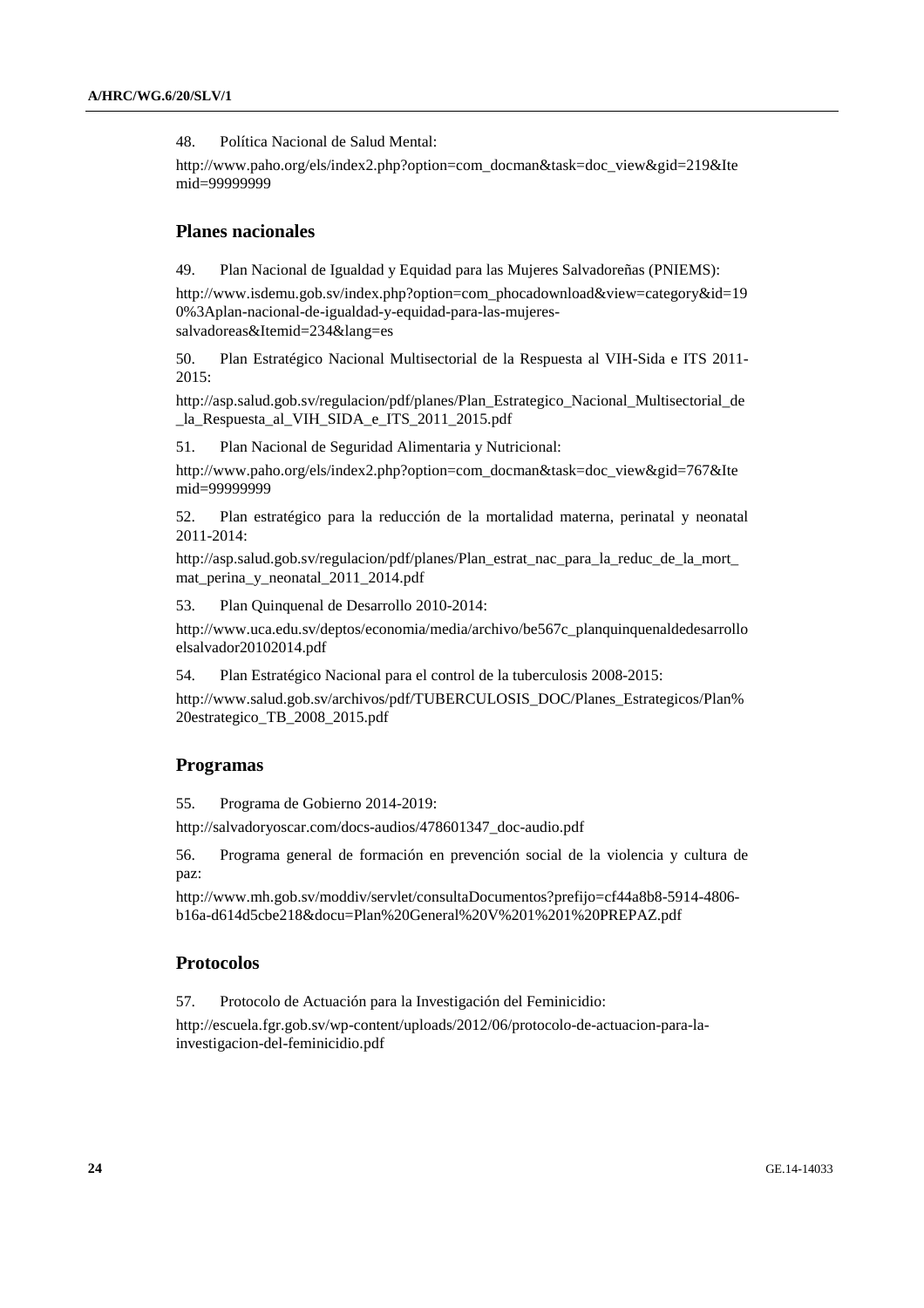# **Lineamientos**

58. Lineamientos Técnicos para la promoción del derecho humano a la Salud: http://asp.salud.gob.sv/regulacion/pdf/lineamientos/lineamientos\_promocion\_derecho\_salu d\_31012014.pdf

# **Guías y manuales**

59. Guías metodológicas para la prevención del VIH para docentes de 1°, 2° y 3° ciclo de educación básica:

http://www.miportal.edu.sv/index.php/descargas/viewdownload/35-prevencion-vih/279 guia-metodologica-de-prevencion-del-vih-para-docentes-1er-ciclo

60. Manual de prevención del VIH para docentes:

http://www.miportal.edu.sv/index.php/descargas/viewdownload/35-prevencion-vih/282 manual-de-conocimientos-basicos-para-la-prevencion-del-vih--para-docentes-en-loscentros-escolares

# **Estrategias**

61. Estrategia Nacional de Prevención de la Violencia:

http://www.aecid.org.sv/wp-content/uploads/2013/07/ENPV-Final-12-Nov-2012.pdf?bc3f0c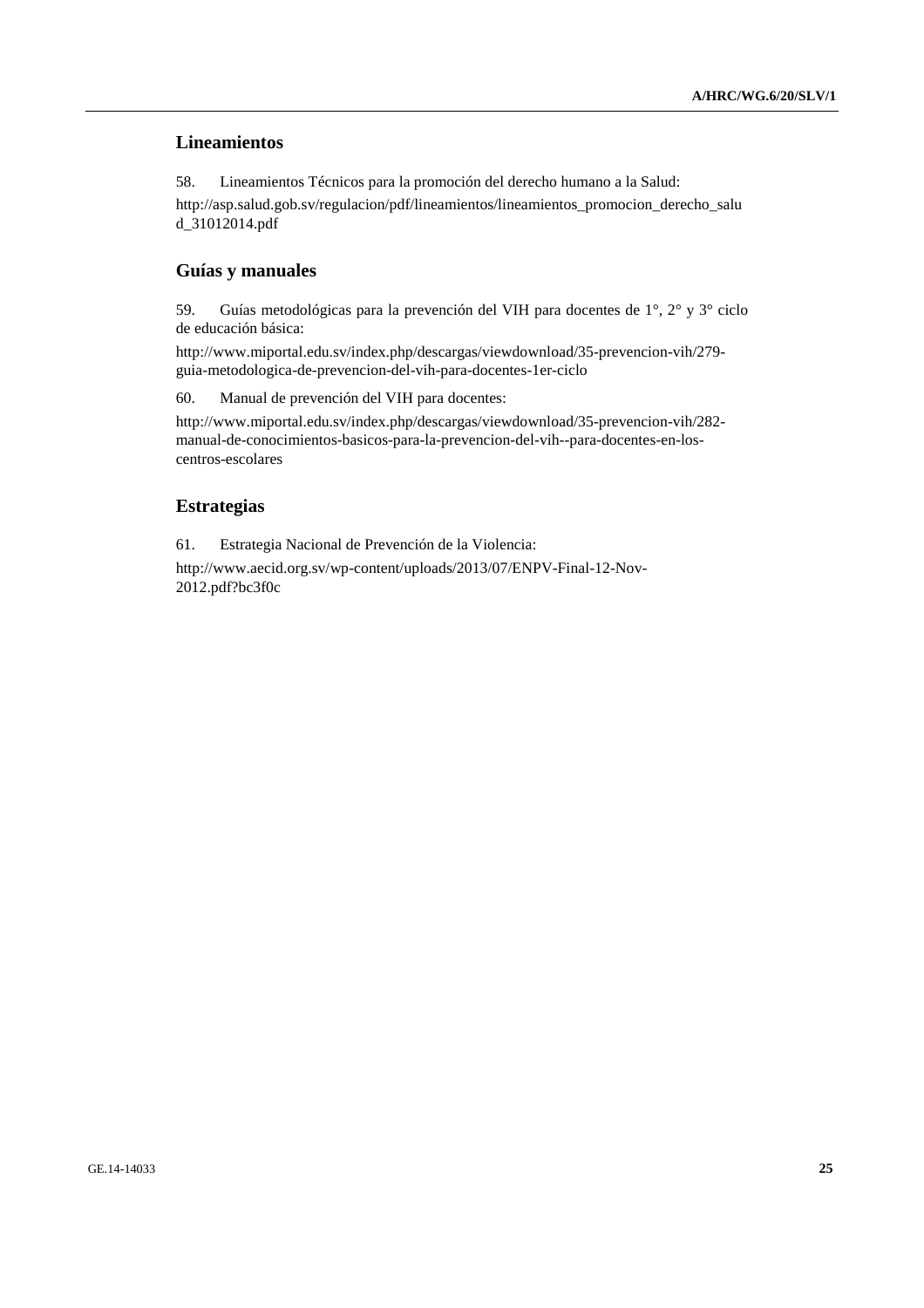*Notes* 

- <sup>1</sup> El informe de El Salvador fue examinado durante el 14° período de sesiones del Consejo de Derechos Humanos, por el Grupo de Trabajo sobre el Examen Periódico Universal, establecido de conformidad con la resolución 5/1 del Consejo de Derechos Humanos, de 18 de junio de 2007, el cual, en su octava
- sesión, celebrada el 11 de febrero de 2010, aprobó el informe sobre El Salvador (A/HRC/14/5). 2 El informe que se presenta con arreglo al párrafo 15 del anexo de la Resolución 5/1 del Consejo de Derechos Humanos ha sido elaborado siguiendo las *"Directrices generales para la preparación de la información en el marco del examen periódico universal"* adoptadas por el Consejo de Derechos Humanos en su decisión 6/102, conforme a lo dispuesto en el párrafo 7 del anexo de la Resolución 16/21 del Consejo de Derechos Humanos, contenida en el documento A/HCR/RES/16/21, de fecha 12 de abril de 2011.
- Asamblea Constituyente de El Salvador: Constitución de la Republica de El Salvador, Decreto número 38, de 15/12/1983, vigente desde 20/12/1983. 4
- Ley Especial para el Ejercicio del Voto desde el Exterior en las Elecciones Presidenciales, aprobada el 24 de enero de 2013, mediante Decreto Legislativo No. 273, publicado en el Diario Oficial No. 27,
- Tomo No 398, del 8 de febrero de 2013. 5 Ciudad Mujer es un programa impulsado por el Gobierno de El Salvador, a través de la Secretaría de Inclusión Social, en el que se implementa un modelo de atención integral para garantizar los derechos fundamentales de las mujeres salvadoreñas, a través de servicios especializados como: salud sexual y reproductiva, la atención integral a la violencia de género, el empoderamiento económico y la promoción de sus derechos. Dentro de cada sede de Ciudad Mujer, se cuenta con la participación de diversas instituciones del Estado.<br>6 Lefementificamentiale achieval an
- Información ampliada sobre el proceso electoral y la participación de la comunidad LGTBI puede consultada en:

http://www.tse.gob.sv/documentos/MEMORIAS%20ESPECIAL%20DE%20LABORES%20TSE/Me moria2014.pdf. 7

- Jurisprudencia en este sentido ha sido sentada por la Corte Suprema de Justicia en la Inc. 4-94, del 13 de junio de 1995.
- Esta Ley que regula el procedimiento de extinción de dominio a favor del Estado, sobre ciertos bienes cuyo origen está vinculado a ilícitos penales. Fue publicada en el Diario Oficial 223, Tomo 401, de 28 de noviembre de 2013.
- Como el portal *Gobierno Abierto* e *Infoútil,* el cual es un buscador *Web* que se alimenta de bases de
- datos con información que generan las instituciones públicas y un portal de transparencia fiscal.<br><sup>10</sup> La Política de Persecución Penal fue aprobada por medio del Acuerdo N° 098, del 10 de agosto de 2010, publicada en el
- <sup>11</sup> Un caso específico por el cual la Fuerza Armada de El Salvador y la PDDH han suscrito un Convenio para la formación en Derechos Humanos es el Caso de las Masacres de El Mozote y lugares aledaños
- Vs. El Salvador, que cuenta con sentencia de la Corte Interamericana de Derechos Humanos. 12 De febrero de 2010 a marzo de 2014, la IGPNC ha realizado 1332 contralorías en audiencias disciplinarias, ha realizado 28 informes sobre las Reuniones de Rendición de Cuentas de jefes
- Policiales a Comunidades, 1215 supervisiones a las secciones disciplinarias en ámbito nacional. 13 El Consejo Nacional contra la Trata fue precedido por el Comité Nacional Contra la Trata de personas. Está conformado por los titulares del Ministerio de Relaciones Exteriores, Educación, Salud, Secretaría de Inclusión Social, Instituto Salvadoreño para el Desarrollo de la Mujer y el
- Ministerio de Justicia y Seguridad Pública.<br><sup>14</sup> En este sistema participan el Ministerio de Justicia y Seguridad Pública y la Policía Nacional Civil.<br><sup>15</sup> Esta granja fue visitada por el Grupo de Trabajo sobre la Detenció
- 
- Salvador realizada en febrero de 2012.<br><sup>16</sup> Mediante el Decreto Ejecutivo No 5 del 15 de enero de 2010, publicado en el D.O. n.º11, Tomo n.º 386, del día 18 del mismo mes y año.<br><sup>17</sup> La vigencia del funcionamiento de la CNB fue ampliada por medio del Decreto Ejecutivo N° 18, de
- fecha 19 de febrero de 2014, publicado en el D.O. n°. 51, Tomo n.° 402, del 17 de marzo de 2014. 18 El sitio oficial de la CNB puede ser visitado en: http://www.cnbelsalvador.org/.
- 
- 19 Tal es el caso de los periodistas Salvador Sánchez Roque, Cristian Poveda y Alfredo Antonio Hurtado Nuñez, investigaciones marcadas respectivamente bajo referencias: 76-UDHO-SOY-08; 984-UEA-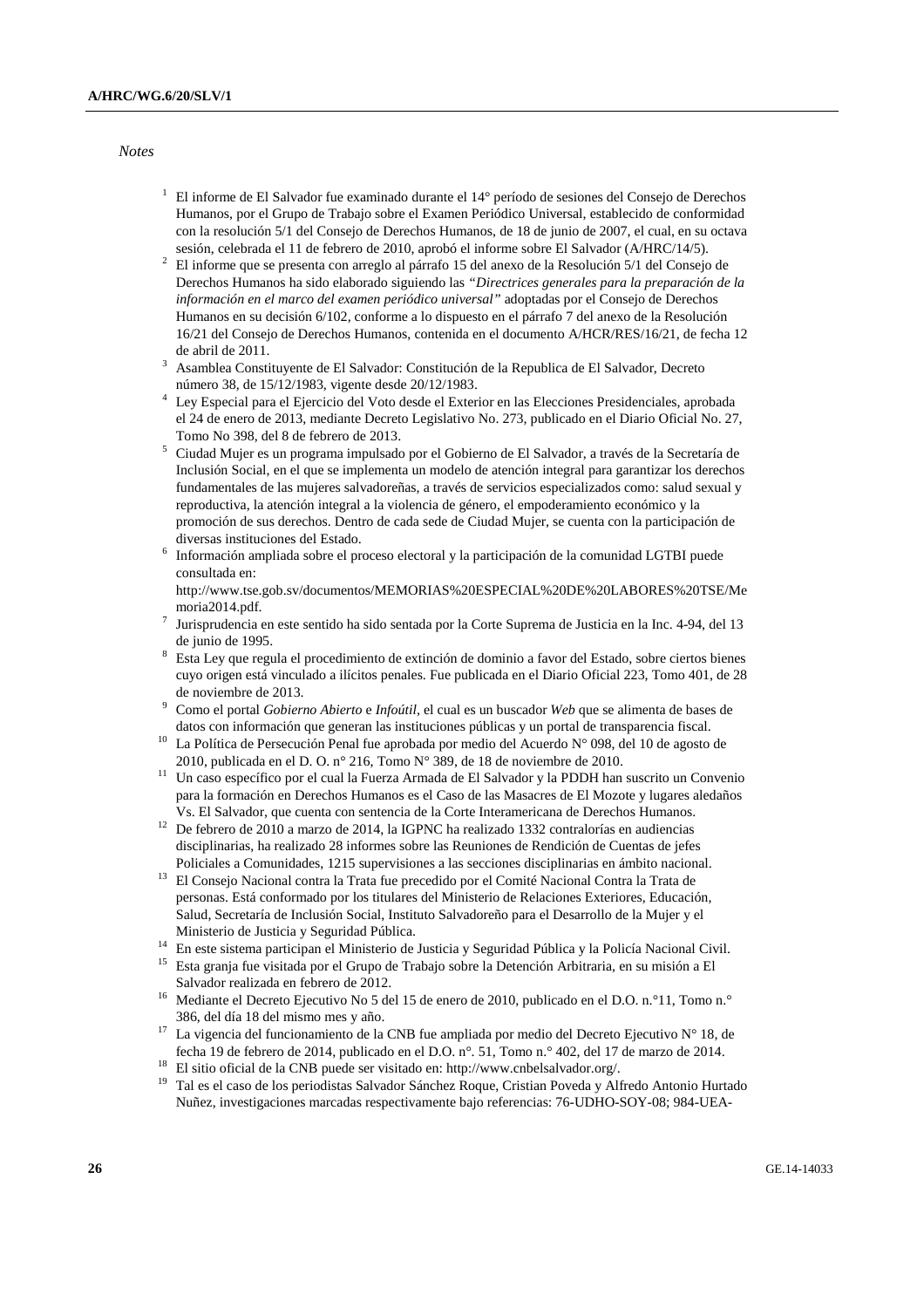SOY-2009 y 974-UDV-2011-SOY, que derivaron en procesos penales en los que se dictaron

- sentencias condenatorias por los delitos de Homicidio Agravado. 20 Esta reforma fue realizada mediante Decreto Legislativo n.° 781, del 14 de julio de 2011, publicado
- en el D.O. n.° 155, Tomo 392, del 23 de agosto de 2011. 21 El Consejo Nacional de Seguridad Alimentaria y Nutricional (CONASAN) de El Salvador se creó, por decreto ejecutivo No. 63, el 16 de octubre de 2009, en el marco del Día Mundial de la Alimentación. Posteriormente, por medio del decreto ejecutivo No. 127, de fecha 12 julio de 2011, se trasladó la presidencia del CONASAN de la Secretaría de Inclusión Social (SIS) hacia el Ministerio
- de Salud (MINSAL).<br><sup>22</sup> El CONASAN fue constituido, en octubre de 2009 por la Secretaría de Inclusión Social (SIS), Secretaría Técnica de la Presidencia (STP), Ministerio de Salud (MINSAL), y Ministerio de
- Agricultura y Ganadería (MAG), su presidencia la ostenta el Ministerio de Salud. 23 El proceso de consulta realizado en 2010, fue realizado con el apoyo técnico y financiero del Fondo para el Logro de los Objetivos de Desarrollo del Milenio (F-ODM), a través del Programa Conjunto Protegiendo la Infancia: Seguridad Alimentaria y Nutricional para El Salvador (PC-ISAN) y la
- Organización de las Naciones Unidas para la Alimentación y la Agricultura (FAO). 24 Decreto Legislativo n.° 647, del 3 de abril de 2014, Publicado en el D.O. n.° 68, Tomo n.° 403, del 09
- de abril de 2014. 25 En el marco de la XXII Cumbre Iberoamericana, que se desarrolló en Cádiz (España).
- <sup>26</sup> Decreto n.º 644, del 11 de marzo de 2011, publicada en el D.O. n.º 143, Tomo n.º 392, del 29 de julio
- de 2011. 27 En esta mesa participan el Ministerio de Salud, MINSAL; el Fondo Solidario para la Salud, FOSALUD; el Instituto Salvadoreño del Seguro Social, ISSS; el Instituto Salvadoreño de Bienestar Magisterial, ISBM; Comando de Sanidad Militar, COSAM, y el Instituto Salvadoreño de
- Rehabilitación Integral, ISRI. 28 Los seis ejes temáticos de la PNM son: 1) autonomía económica, 2) vida libre de violencia, 3) educación incluyente, 4) salud integral, 5) cuidado y protección social, y 6) participación ciudadana y política. 29 Se contó con la con la asistencia técnica de la Sección de Derechos de la Mujer y género de la Oficina
- del Alto Comisionado de las Naciones Unidas para los Derechos Humanos.<br>La difusión de estos datos se realiza a través del "Anuario Estadístico", el "Compendio Estadístico" y
- 
- "Boletín de Estadísticas Vitales por Departamento y sus Municipios". 31 La provisión de estos recursos han sido apoyados por provenientes de organismos nacionales e internacionales, como UNICEF, OIT, *Save the Children*, Plan El Salvador, Intervida, Visión Mundial,
- entre otros. 32 Código de Familia IMPEDIMENTOS ABSOLUTOS Art. 14.- No podrán contraer matrimonio: 1o) Los menores de dieciocho años de edad; 2o) Los ligados por vínculo matrimonial; y, 3o) Los que no se hallaren en el pleno uso de su razón y los que no puedan expresar su consentimiento de manera inequívoca. No obstante lo dispuesto en el ordinal primero de este artículo, los menores de dieciocho años podrán casarse si siendo púberes, tuvieren ya un hijo en común, o si la mujer estuviere
- embarazada. 33 Código Penal, Art. 367.B.
- 34 Arts. 57 a 71.
- 35 Realizado con el apoyo financiero de la Oficina de Trabajo del Gobierno de los Estados Unidos de
- Norte América. 36 Desde el 2008, la DGME cuenta con el Centro de Atención Integral para Migrantes (CAIM), el cual resguarda temporalmente a los extranjeros con estatus migratorio irregular y solicitantes de refugio. En este centro se les proporciona condiciones dignas y seguras mientras se realiza el procedimiento gubernativo, para su repatriación a su país de origen o un tercer país. El CAIM presta servicios de clínica médica, atención psicológica, apoyo jurídico, alimentación acorde a su gastronomía cultural, llamadas internacionales, asistencia consular e intérpretes. En 2009 el CAIM amplió sus servicios a personas salvadoreñas retornadas que necesiten una corta estadía mientras se trasladan para su comunidad de origen o residencia.<br>37 El *Programa de Reparaciones a las Víctimas de Graves Violaciones a los Derechos Humanos*
- *Ocurridas en el contexto del Conflicto Armado Interno*, fue aprobado mediante el Decreto Ejecutivo